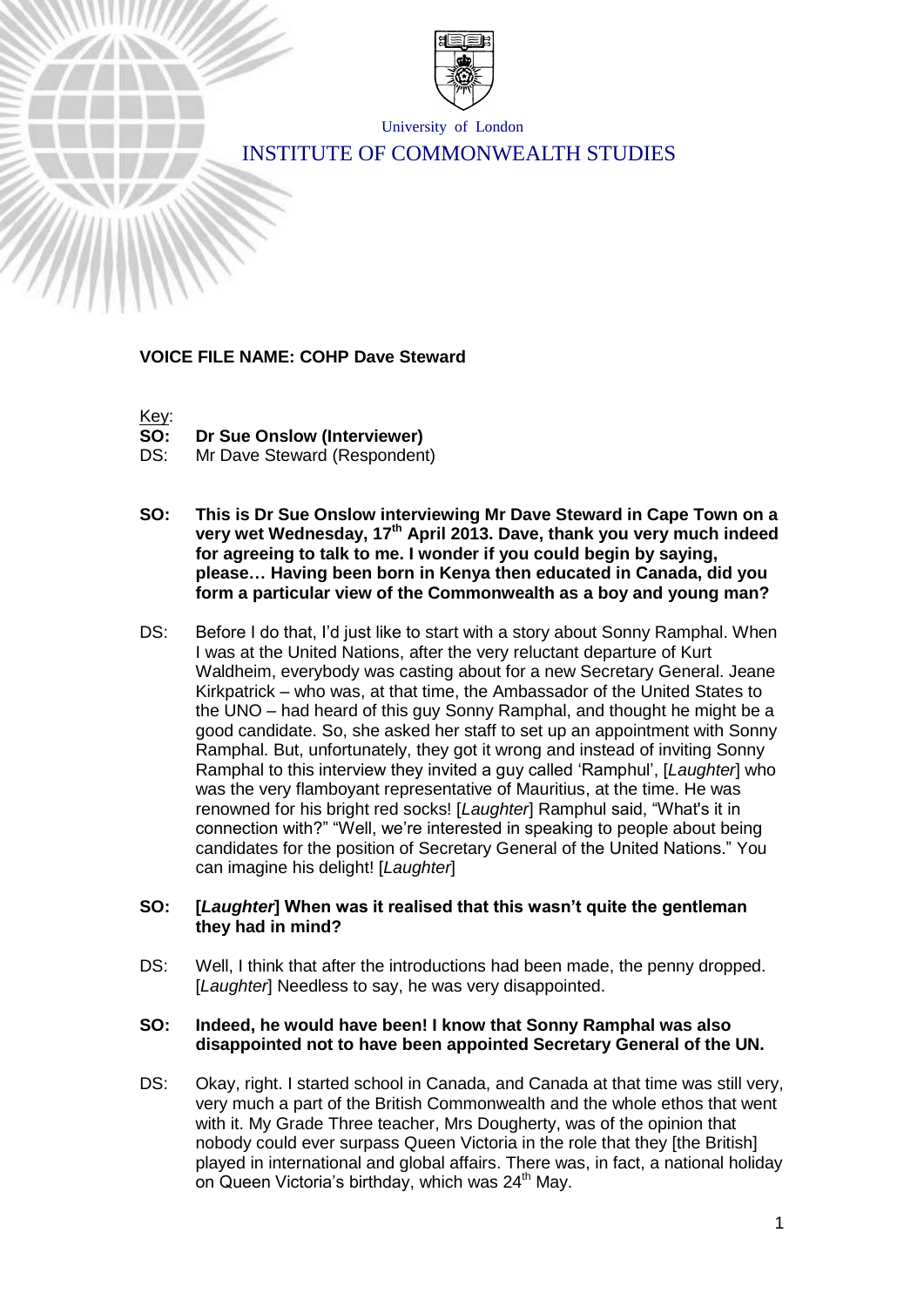# **SO: Empire Day.**

DS: That's right. At the time of the Coronation of Queen Elizabeth, there was a great outburst of royalist fervour in Canada. I had the great honour of being called on to draw and establish the little golden coach and the royal montage around our classroom. So, my sentiments were strongly royalist. Then I actually went from there to school in England and I spent the rest of my prep school days in London. I then went to an English public school – St John's School, Leatherhead – where I spent three relatively agreeable years. The nature of such schools was naturally conservative: they all thought The Queen was a good idea and also [that] the Commonwealth was a good idea. So, I had very strong affinities with Britain and my education at school was, in essence, British, and I had a great affection for the culture and the history. I came back to South Africa in 1960 when I was 16, and I went to Stellenbosch University, which was a bit of a change.

I started at Stellenbosch in 1962 and it was a completely different experience, as you can imagine – in many respects, a very pleasant experience. My father's objective was to give me some emotion on the other side, the Afrikaans side. He was a diplomat, who had been posted in East Africa, Canada and then London. So, I arrived at Stellenbosch in the early 60s, when it was quite a different place from what it is now, and I really enjoyed it. It was an extraordinarily pleasant, lovely place: lots of academic stimulation and interesting politics. I did a not-very-demanding course centering on Political Philosophy – which is a wonderfully nebulous subject – [as well as] English and French. The whole objective of our Political Philosophy professor – whose name was Johannes Degenaar – was to urge young Afrikaaners to reexamine their values and their orientation in politics. My general response to that was reactionary. But I actually had lunch with him and a friend, one of my classmates, a couple of weeks ago. It was quite an interesting occasion: to see how, after the great gulf of years, things had changed, in that period.

I emerged from Stellenbosch University with a BA degree, some understanding of political philosophy, a moderate command of English [and] a smattering of French. [*Laughter*] I was still very young, so I decided that, rather than going into a career, I would be a journalist for a year. I joined the staff of the South African equivalent of *Time Magazine* – it was called *News Check*. The editor was a very feisty, liberal, *verlichte* Afrikaner by the name [of] Otto Krause. I had an interesting exposure to ordinary life in South Africa, because we covered stories in the Townships; we went to the rural areas and covered elections and all of the other tribal ceremonies of the National Party at the time. So, it was very interesting, but it was a bit of a strain because you have to meet deadlines if you are a journalist. I quite enjoyed the back room stuff and working out by-lines on articles that I'd written on Africa – 'War trouble in Mauritania' – or commenting on the great number of coloured teachers who were leaving South Africa to go to Australia and Canada, which I dubbed the '*Breyne* drain', *breyne* being the Afrikaans word for brown. And I enjoyed that but I was still very shy; I actually probably invented the concept of 'nerd' when I was at Stellenbosch University. I was quite tall [and] very thin; I wore extraordinarily thick spectacles and, I have to confess, I wore sandals with yellow socks. [*Laughter*]

#### **SO: I'm just thinking, was there any tweed in this particular ensemble? [***Laughter***]**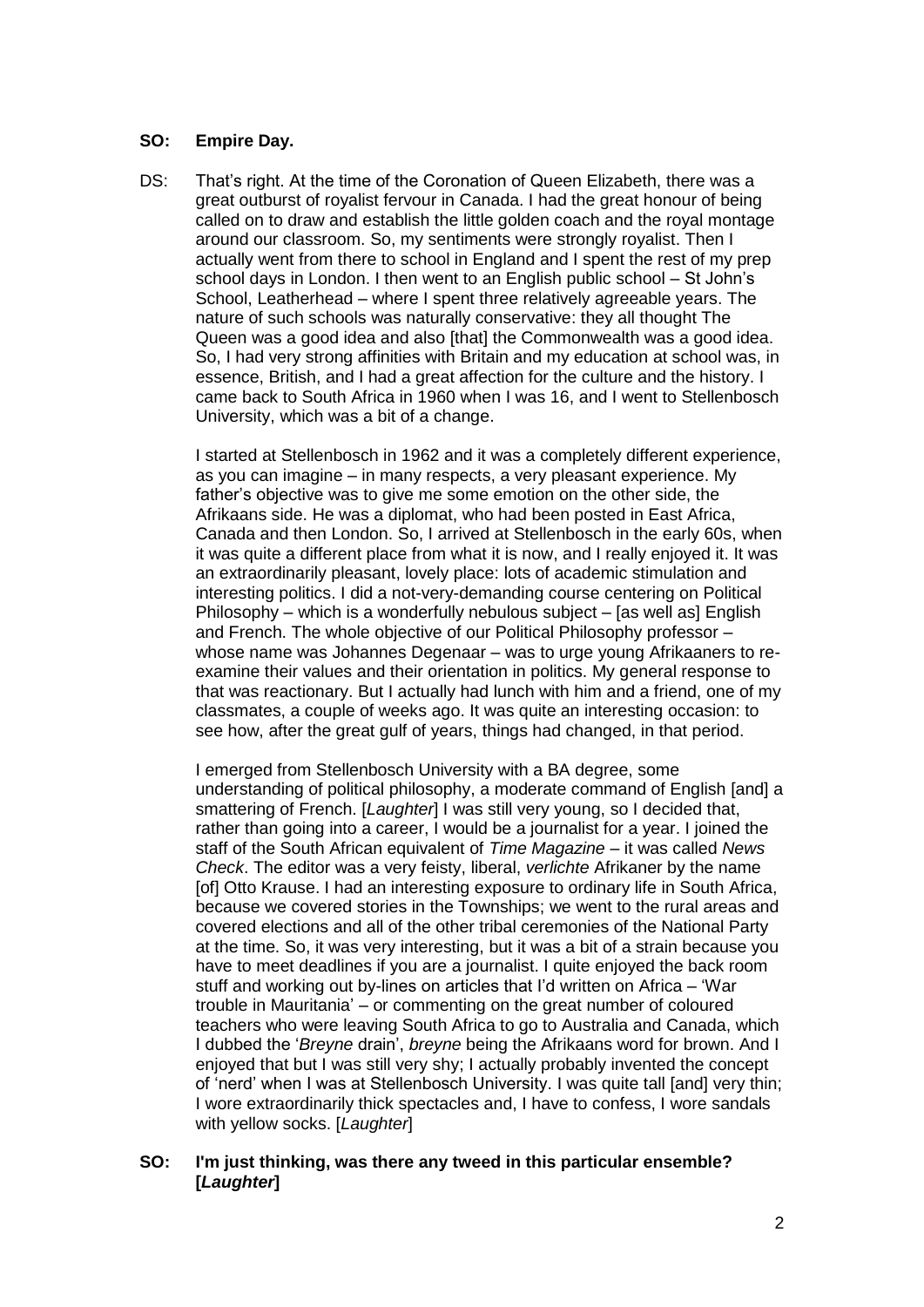DS: There was a tweed jacket! [*Laughter*]

# **SO: That's quite an image you're conjuring up!**

DS: Now you have the picture! In any event, after a year with *News Check* – or nine months – I decided to apply to the Department of Foreign Affairs. I saw an advertisement in the *Johannesburg Star* and I cut it out and I sent it in. But with my father's contacts, I think I probably had a bit of a head start. I was also quite interested in international affairs, so I could answer most of the questions. I scored points because I read *News & World Report* rather than *Time Magazine.* So, I became a cadet at the Department of Foreign Affairs which was, again, very, very pleasant. The Department of Foreign Affairs was a wonderful place because the outcome of your career had actually very little to do with the energy or intelligence that you invested in the project. [*Laughter*] It was completely by happenstance. [*Laughter*] So, I went off to Australia – my first post was to Canberra…

# **SO: When you joined in 1966, the DFA was certainly a government department that attracted the English-speaking community in South Africa…**

DS: Yes.

# **SO: …more than the Afrikaans-speaking?**

DS: I think it was about 50/50.

# **SO: Was there a cultural tension between the two?**

DS: Not at all. The interesting thing about my career in the public service was that I was extremely English-speaking – because of my background, I didn't really speak much Afrikaans at that time – and it was never a problem at any time in my career. Nobody ever asked me what my political views were, or what party I voted for. It just didn't even come onto the radar.

So, those are two facets which I think are quite interesting, and I spent three and a half very pleasant years in Australia – another Commonwealth country – in Canberra, which was just like a big South African county town. But, as a young diplomat, it was lots of fun: Sydney was just around the corner, skiing in the snowy mountains, catching trout...

# **SO: So, you didn't pick up on any official criticism of South African…?**

DS: Oh yes, a great deal. In fact, when I was there, we had a Springbok rugby tour of Australia and New Zealand. It really galvanised public opposition to apartheid. There were widespread demonstrations – huge marches along the State Circle up to our offices in Canberra. It reminded me a bit of some of the scenes of *Doctor Zhivago,* which was on at the time – or maybe a little bit afterwards. And I even had my house painted [with] slogans – 'Racist, go home' – and all of this, which got me on the Channel 9 News, so I was quite chuffed with that. [*Laughter*]

All of this just made me much more interested in the debate and the topics, and I met some really interesting people there. One of the Australian Labour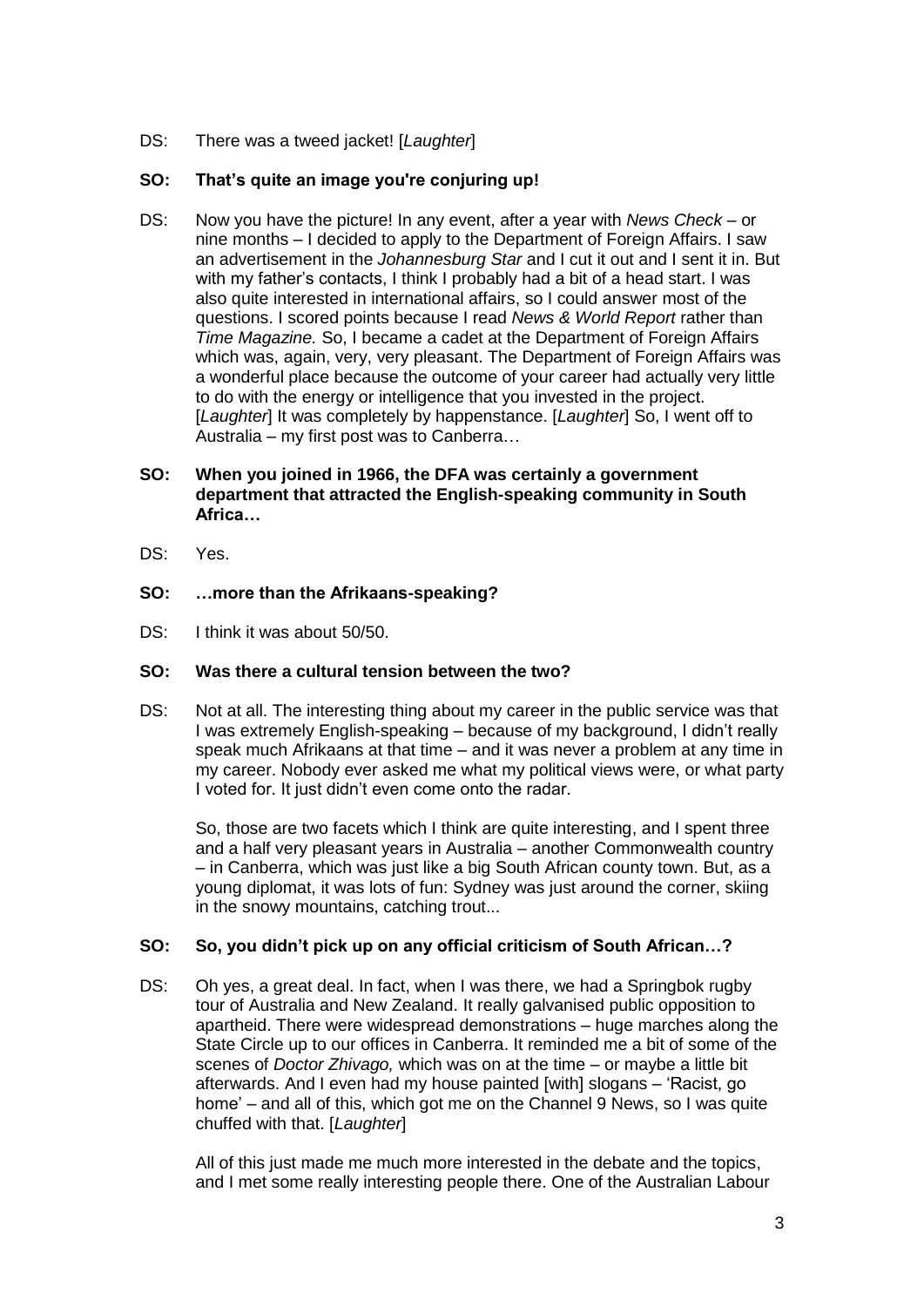Party shadow cabinet members invited me back to his home in Melbourne, and it changed my idea of socialists – which had not been terribly positive. He was a really, thoroughly, decent man. But then again, his colleague – the shadow foreign minister at about this time – went to Communist China and returned, and made the remarkable statement, "Yeah, we got on very well with the Chinese. After all, they are a working-class government with principles pretty close to those of the Australian Labour Party." [*Laughter*] This was China in the time of the Cultural Revolution! [*Laughter*]

# **SO: Hmm. He clearly had not digested what was going on there.**

DS: But it was a fairly intimate place. So, our Ambassador invited Gough Whitlam to dinner or lunch on one occasion, with his colleagues - that was interesting. And, also, the Prime Minister, John Gorton, who was having an affair with his chief aid whose name was Ainsley Gotto. And by an unhappy geographic quirk, one of the main features of Canberra is a place called Mount Ainsley, so, the joke was, "Where's the Prime Minister?" "He's gone to Mount Ainsley!" [*Laughter*] Very Australian. [*Laughter*] So, the reality is that very few people knew very much about the subject of South Africa. Australia was very parochial at the time. I used to go and address the Rotary Clubs – the Rotary Club of Batemans Bay – and after I'd given them my best pitch, one of the guys stood up and said, "Yeah, Mr Steward, that sounds all very well and fine, but what the hell are you doing with all them bloody Biafrans!"

#### **SO: As you say, quite parochial and ill-informed.**

DS: Indeed. But anyway, it was a great experience. I came back to South Africa and I spent quite a lot of time here on the North American desk and doing parliamentary duty – so, going up and down from Cape Town to Pretoria and doing the parliamentary sessions and really enjoying it, but then also learning how the system worked and what the constraints were. Particularly, at that time, the developing struggle was between Department of Foreign Affairs and the Department of Information, which was under the leadership of Eschel Rhoodie. [He was] an interesting guy, who was quite clever. We played cricket against Information. He [Rhoodie] was a great sportsman, and he would bat a metre outside of his crease. He'd hit the bowling around, but one of the realities of cricket – and indeed of politics – is that if you bat a metre outside of your crease, you are going to be stumped.

# **SO: You are. You've stepped too far out of your safety zone.**

DS: You've stepped too far out of your safety zone. Now, he made no secret of his political ambitions and of the very high opinion he had of his own performance and qualities. He let it be known, more or less, that Connie Mulder was going to become the next Prime Minister, and that when Connie Mulder became Prime Minister, he was going to become Minister of Foreign Affairs. This was really very brash and upfront. And he also, as the Secretary for Information, fell into the enormous pit of communicating on behalf of other government departments, because that is the great temptation.

#### **SO: To try to be the mouthpiece?**

DS: Yes. Now, if your political head, like Connie Mulder, is the crown prince, you can pull it off, because you have necessary power. But you alienate people immensely. One of the things that I subsequently learned was that, if you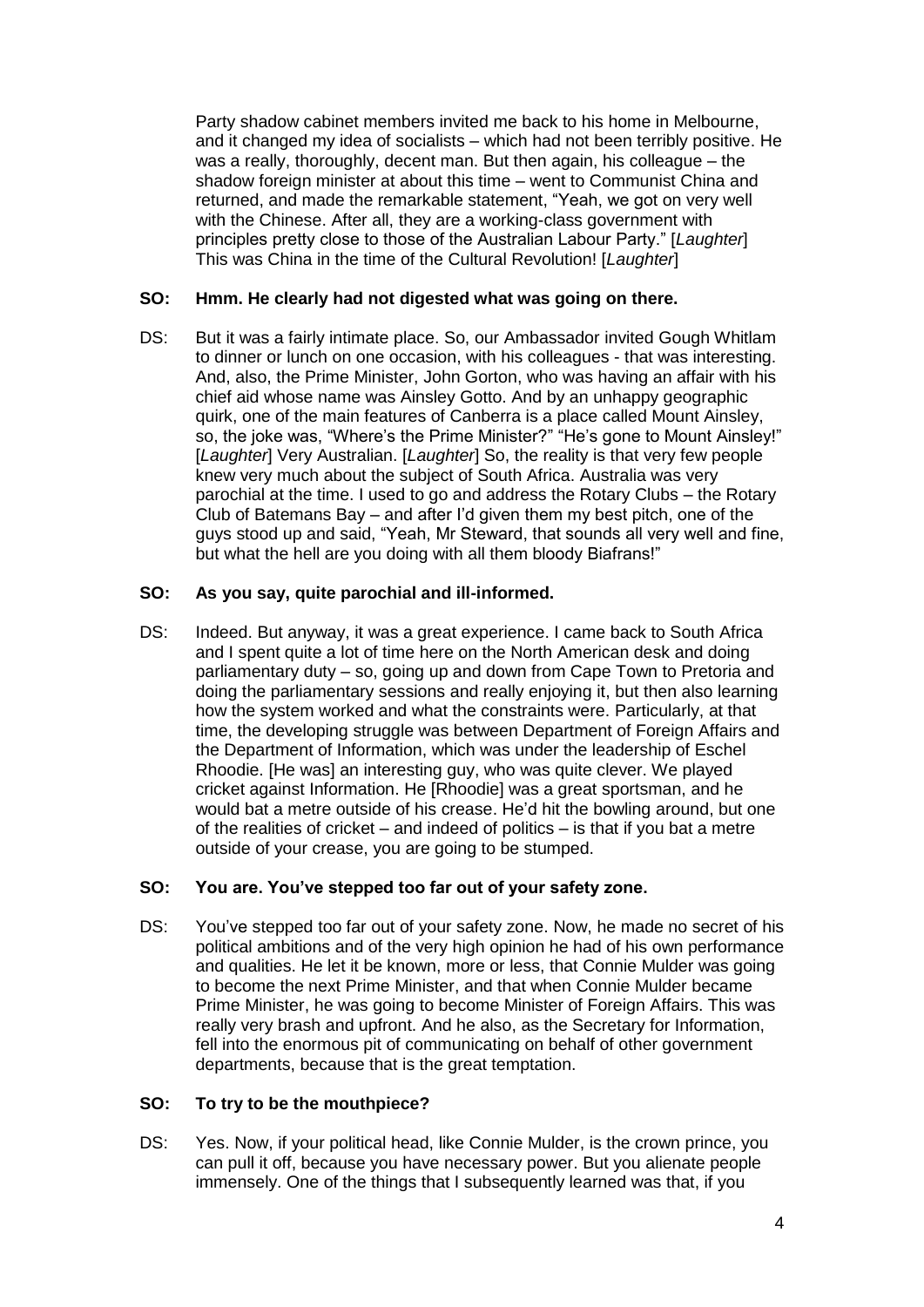communicate badly on behalf of others, they will forgive you, but if you communicate well on their behalf, they will never forgive you. [*Laughter*]

# **SO: Because you make them totally redundant.**

DS: That's right! [*Laughter*] Anyway, I'll come back to that later. And so he was alienating people, and going up and down in the lifts of the Hendrik Verwoerd Building…I saw it was not only the Department of Foreign Affairs that was unhappy with Eschel Rhoodie, but it was a whole lot of other government departments. That brings me on to another reality of politics, and that is that you don't get fired for screwing up; you get fired for screwing up when you don't have anybody to cover your back. So, the reality is that, when the Information Scandal broke, had Eschel Rhoodie and Connie Mulder not made themselves so unpopular with the rest of the establishment, the establishment would have closed ranks behind them.

# **SO: As it was, they all folded their arms and smiled.**

DS: They all folded their arms and smiled. They left Prime Minister John Vorster dangling in the wind. So, those are rather important things to learn as a young officer: to realise that this is what the world is actually about. It's about making alliances and not making enemies, and a lot of it is about positional play.

# **SO: Was this particularly how the game of politics was played here, in South Africa, or do you think that's a truism?**

DS: I think that's absolutely universal. It's universal. And the other thing, too, is how very unwise it is to make no secret of your ambitions.

# **SO: I'd agree there. Naked ambition is never attractive.**

DS: Not a good idea. So, anyway, then from South Africa I went to Canada, and I was called into the office of the head of the North American division and he said, "Look, Steward, one thing I must tell you is that we really haven't got an interest in what happens in Canada. But, have a good time!" [*Laughter*]

#### **SO: So, did you feel you were being cast off to outer darkness and everlasting night? [***Laughter***]**

DS: For me, it was very much like snakes and ladders. Roll the die and you step on a ladder or you step on a snake. This was a minor snake.

# **SO: At least you hadn't gone back down to square one.**

- DS: Then, as the Fates would have it... had Mr John Becker been a student of Greek mythology, he would have realised the danger of tempting the Gods, because he was then posted as the South African Ambassador to Canada! [*Laughter*]
- **SO: That's rather a delicious irony. [***Laughter***] So, when did you go to Canada?**
- DS: I went there in 1976.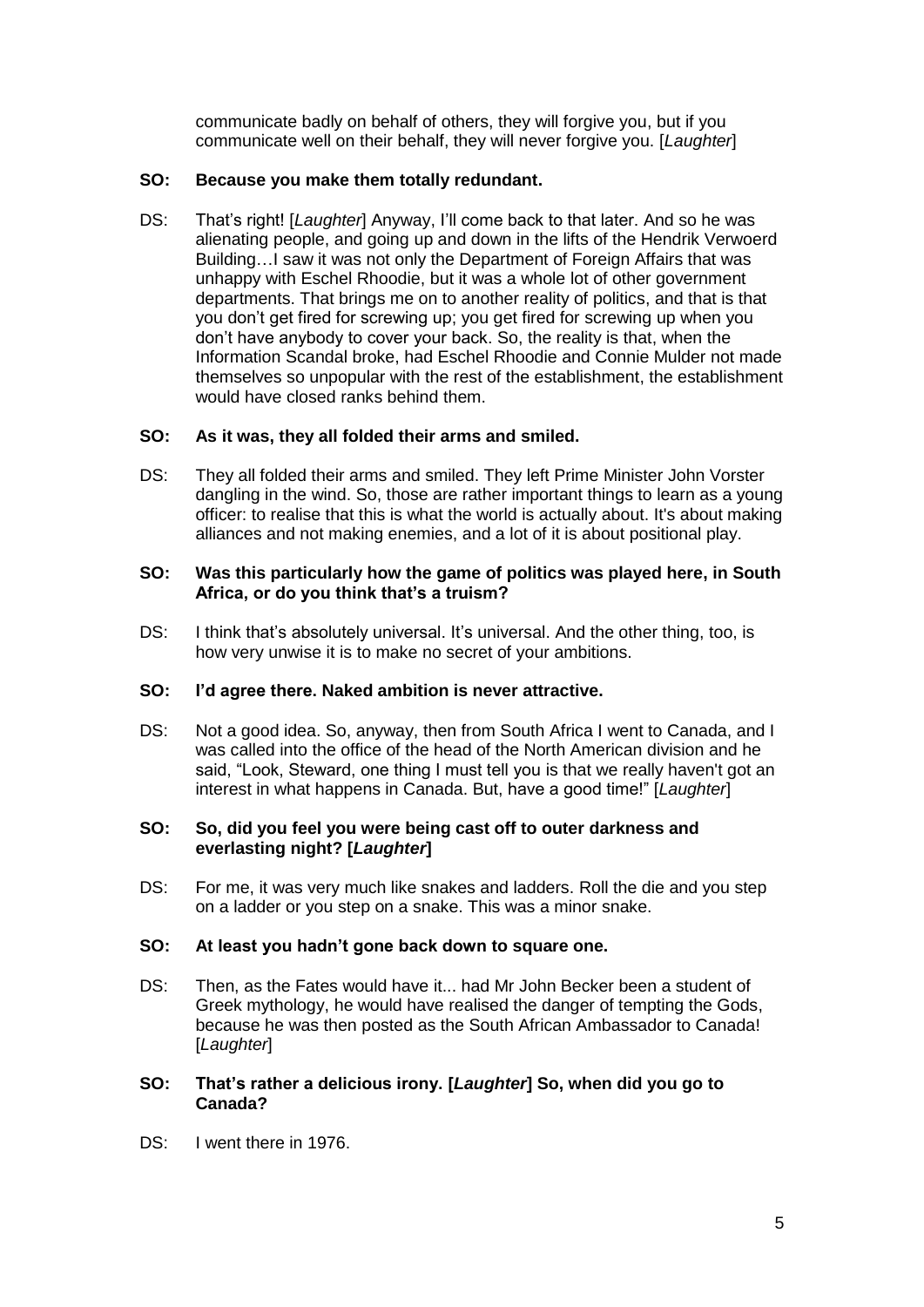# **SO: That was an interesting year to go and defend the South African interest.**

DS: It was. In fact, it was just after the Soweto riots, so the situation was becoming very tense. I went across there, and Ottawa is…I don't know, have you been to Ottawa?

# **SO: I was there two weeks ago.**

DS: Yes, well, you would understand. It's a great place to be as a kid, because you have a lot of seasonal change, lots of festivals – Easter, Halloween – punctuating the year, which make it really nice for a kid. But it is really boring. It's a really boring place. So, my parting advice to my Canadian friends – which I didn't give them, because I was a diplomat – would have been to erect warning signs on all of the approaching highways: "Turn off your higher brain functions. You are now approaching Canadian Capital Territory." [*Laughter*] It's a bit unkind, because the Canadians are the nicest people you could ever hope to meet. So, when I watch Canadian cop and robber movies on TV – and there are some quite good ones – I find it very difficult to believe they've actually got crooks! And I've developed this idea that if you were to line up a Canadian, an Australian, an American, a Brit, an Irishman, what have you... with no distinguishing marks, you'd be able to pick out the Canadian immediately – by the look of vacuous goodwill. [*Laughter*]

#### **SO: In terms of your professional responsibilities there, was it a tough diplomatic post?**

- DS: It was the toughest diplomatic post, because nothing was happening. There was no material to work with. I was the second-in-command of the Embassy, and so I ran the Embassy, but there was very little possibility of really achieving anything at that time in Canada. I took the South Africa desk officer out to lunch at one of the places in Hull, across the river, and wanted to get to know him. I didn't want to make any challenging statements. His name was Geoff Weir, [and] he was absolutely bristling with indignation. And I just said to him, "Well, you know, is there anything that we can do that will satisfy you?" He said, "No, not really." So, that was a bit discouraging.
- **SO: Well, you had a tough brief as a diplomat then, because after all, South Africa had moved troops into Angola and was being castigated at the UN and under huge pressure to withdraw.**
- DS: Well, we moved the troops into Angola with the support of half of the members of the OAU
- **SO: From the January vote at the OAU Addis meeting, yes, which was evenly balanced…**
- DS: That's right, and with the support of and at the request of the Americans. Not quite as black and white as one might think.

#### **SO: Were you aware of that? This question of whether you had American encouragement and support?**

DS: Yes, I was aware of that at that time.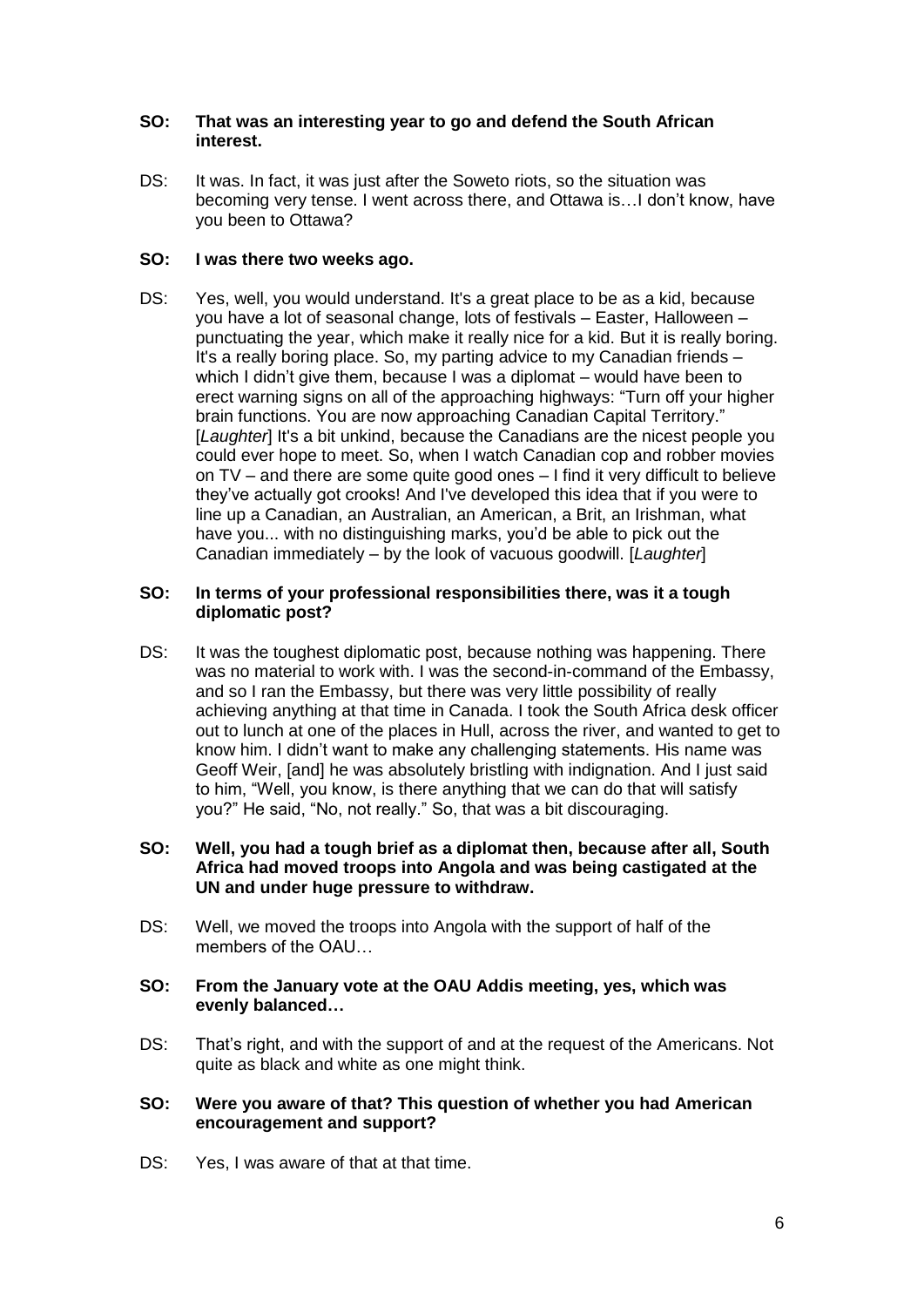- **SO: Because I know that this was enormously controversial, with Pik Botha, your Ambassador to the US, only finding out what was going on from watching American television screens and then contacting Prime Minister Vorster, who said, "I have it on the very highest authority that we have American backing on this."**
- DS: Yeah, maybe I picked that up later, but I think that the orientation of the OAU was fairly well known at that time. The commander was talking about "the tiger with her ravening cubs" coming into Africa. So, yes, it was a very difficult brief but what I'm pointing out is there was nothing really to do: the doors of the Department of External Affairs were closed, virtually. There was a little work that you could do on the trade side, and you could address groups of Empire loyalists and this and that. But it was all extremely peripheral and very frustrating, and the image that I had of it was of the elm tree outside my office window dying of Dutch elm disease, which seemed to sum up the situation. [*Laughter*]. I then tried to urge our Ambassador to take a more activist role. He was a quintessential gentleman, who had been in the army during the Second World War – moustache, intelligent man, sensitive man… I said, "Look, you've got to go and try and put the case on TV. You can't expect Canadians to understand what's going on if we don't put our case." And he did, and he just didn't have the debating skills to make his point. He was carved up – little pieces of Ambassador all over the studio walls. Then he left. He was recalled to South Africa at the end of his tour, and I went to the farewell lunch for him at the Department of External Affairs and it was a little bit strained, as you can imagine. And he said, "I must apologise. I believe that I failed to do my duty as an Ambassador here because the relationship between Canada and South Africa has deteriorated to such an extent during my posting here." And they said, "Oh, no, it's not you as an individual." But it was an indication of the extreme difficulty of doing anything at all as a diplomat under those circumstances. Then, fortunately, I stepped on a ladder – or a ladder came and stepped on me, whichever way it was – and after less than two years in Ottawa I was transferred to New York.

New York was a completely different kettle of fish, because there one was dealing with real issues: negotiations on Namibia, where South Africa – although the villain of the piece – was the role player, so you had the raw materials of diplomacy that you could work with. I arrived just before the adoption of Resolution 435. I spent a lot of the subsequent three or four or five years working on the Namibian negotiations, which were very interesting, and which indicated, again, the bad faith of the West and of the five Contact Group countries. The reality is that, when Resolution 435 was adopted, Resolution 432 was adopted, too, which simply gave Walvis Bay to Namibia. This was pulled at a very late stage against South Africa, without really giving us proper warning – by the West, by the five Western countries on the UN Security Council – because that was the price that SWAPO had demanded for their even considering to go along with 435. It was absolutely illegal. There was not a respectable international jurist in the world who would have tried to argue that Walvis Bay was not properly a part of South Africa. It had been even before the advent of the Germans in the territory. I can assure you it is.

**SO: I'm just trying to visualise…I know the importance of that deepwater port on the South West African coast, and I'm just trying to visualise, geographically, exactly where it is and its distance from what was identified as South Africa…**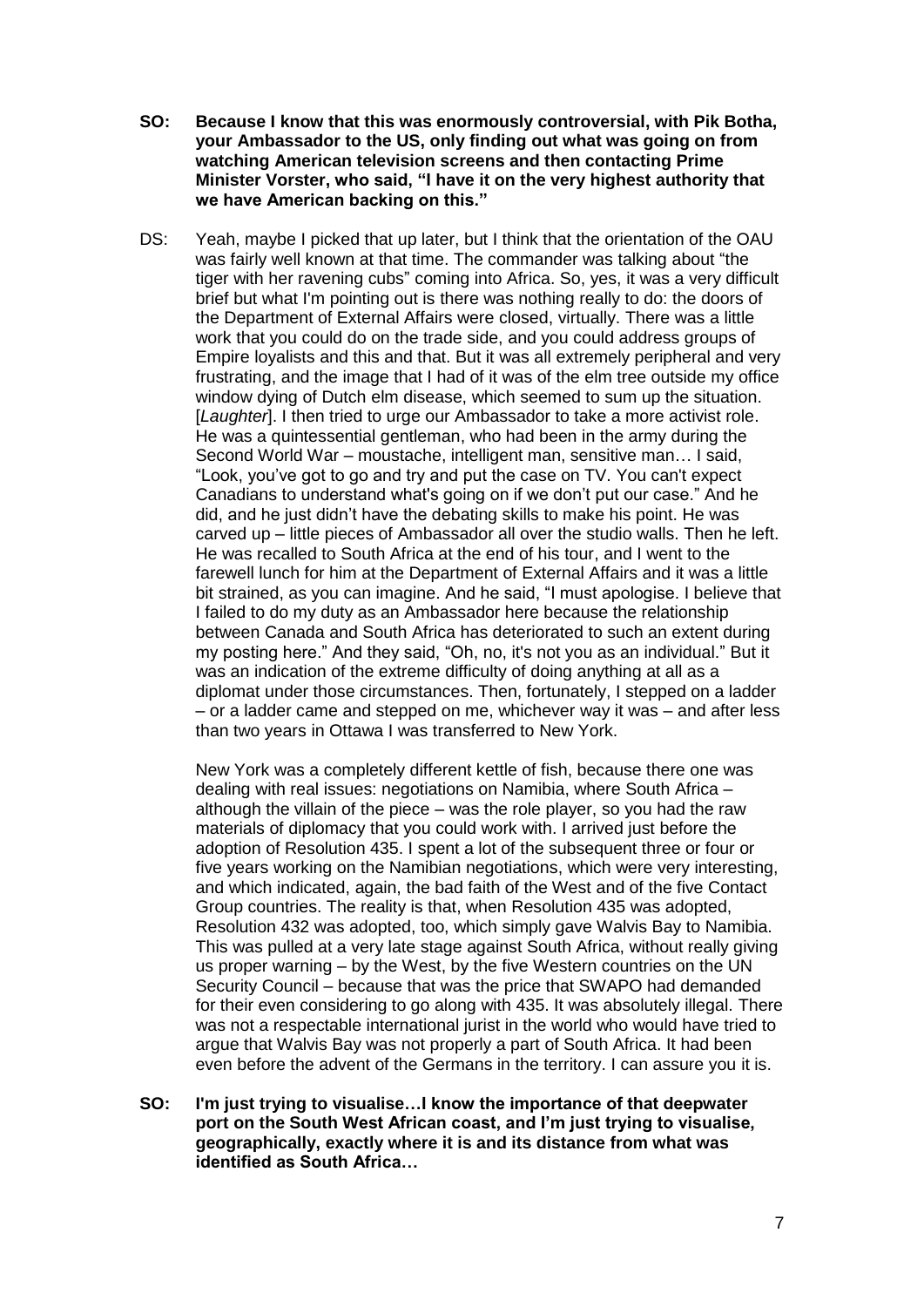- DS: Oh, it's a long way. It's half way up the coastline. But that is neither here nor there. It was part of South Africa in terms of international law – even the UN's own international lawyers admitted that – but it was simply given to SWAPO. It was then the first of a number of deep disillusionments with the West. The reality is that whenever SWAPO objected to anything, the West would come around to SWAPO's way of thinking, and they would re-double their efforts on South Africa to make the necessary concessions.
- **SO: In what way was SWAPO encouraged to elicit support particularly from within the Western contact group? What was the balance of opinion within that group? Was the Carter administration particularly sympathetic towards a particular African Liberation movement?**
- DS: Well, it's not just SWAPO. They were confronted by the Afro-Asian block at the United Nations – and, of course, the Afro-Asian block was being egged on by the Russians. So, it was enormous pressure that could be brought to bear on the West, and there were numerous indications of this. So, for example after we'd agreed to implementation, we went ahead with the invitation to the UN to send a military group to South West Africa to do the detailed planning for the implementation of the independence process. The leader of the UN group was a General Hannes Philipp from Austria, and they reached an agreement with the SADF on how troops should be confined to base and what the timing should be, etc., etc. But he went back to New York and the SWAPO said, "We're not going to accept it." So, Philip was kicked out. [*Laughter*] And they came along with an implementation plan which was egregious and completely one-sided. South African forces would be confined to their barracks in northern South West Africa and monitored by UNTAG, but SWAPO forces just across the border in Southern Angola wouldn't be monitored, but would have immediate access to the most populated part of the territory, if they wished so to do. So, there were numerous elements where what had been a relatively balanced agreement, drawn up with General Philipp, was twisted immediately into a very unbalanced document. This, I think, brought us to about the spring of 1979, and PW Botha was incensed over this. He regarded this as a breach of faith and he wanted to pull out entirely. In fact, he wanted to pull out entirely after the debacle with General Philipp, and then he announced that he was going ahead with the internal elections at the end of 1978. The West sent a Contact Group to see him with Cyrus Vance - I think it was Cyrus Vance – and persuaded him not to go for a UDI on the basis of the successful outcome of the election, as far as the internal parties were concerned. He then agreed that he would leave it up to the parties themselves to decide whether they wished to go back to the UN plan – which they did. But then with the next Implementation Plan, which was published at the end of February, there were further shocks, again, showing the degree to which the Secretary General and the West had capitulated to the demands of SWAPO and the African block at the UN. I think at the beginning of March PW Botha was keen to break on the whole issue, because he was an irascible man.
- **SO: Indeed. What was the diplomacy of South Africa's attempts to resolve this issue? Did you form particular alliances behind the scenes at the United Nations? Or did you find yourselves increasingly isolated? As you say, you were under pressure from an Afro-Asian block and from a particularly sympathetic administration in Washington which was predisposed to supporting racial justice in southern Africa.**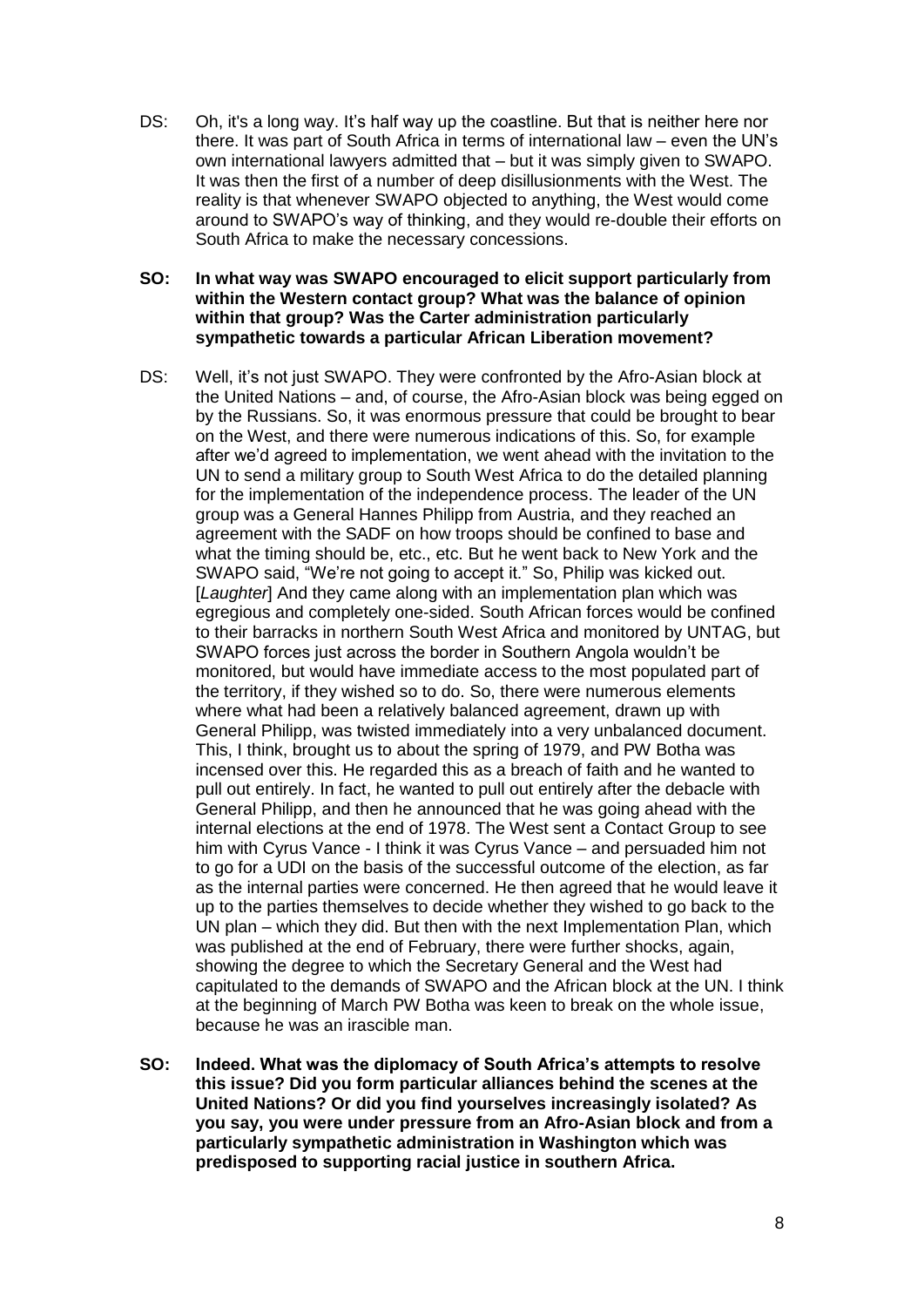DS: We found ourselves very much on the defensive throughout the Carter Presidency – the remaining part of the Carter Presidency. So, we were very disillusioned with the behaviour of the West within the Contact Group countries in 1978 and 1979. This led to a whole process of proximity talks and efforts to…Where I think the West did try to make constructive contribution to ensure that the demilitarised zone that we secured, etc., with all sorts of stuff that could detect movement through the zone. But it didn't really amount to very much. Then there were more proximity talks in Geneva at the beginning of 1980, I think, which ended in an inconsequential manner, but then of course Reagan came into office.

#### **SO: Did the outcome of the Rhodesia/Zimbabwe settlement at Lancaster House and the subsequent elections influence you dramatically on the South West Africa question?**

DS: Not really, no. I think this was firmly on another track at the time. So, in any event, the Reagan administration came into office the beginning of 1981 – yes, because the election was in 1980. That changed the situation. The Americans suddenly had an appreciation for our geostrategic concerns on the presence of the Cubans and what have you in Southern Angola, and they agreed to 'linkage' – that 435 wouldn't be implemented until the Cubans were withdrawn from Angola. So, my period at the United Nations ended in December 1982. In 1981, to my enormous surprise, I was made Ambassador there. I was only 37, and I think the reason is that nobody else really wanted the job.

# **SO: I can't believe that! [***Laughter***]**

DS: I was crazy enough to accept the job.

#### **SO: Surely it had a lot to do with the knowledge that you had gathered since you went to New York from Canada.**

- DS: Well, what I did when I went to New York was to try and find out how the old phenomenon of the anti-South African campaign fitted together, and I did. I'll get you a book here… This was the result of my analysis which I drew with my own hands…
- **SO: [***Reading from book***] 'Organs and sub-organs of the United Nations system involved in activities affecting South Africa'. This diagram is in**  *United Nations versus South Africa* **by Jan C Heunis [Johannesburg: Lex Patria, 1986]**. **Did you contribute to this diagram?**
- DS: I made it.
- **SO: You made this diagram? It's on page 189.**
- DS: I did a 300-page analysis of this campaign against South Africa, and it was really clear to me that the Russians were absolutely, intimately involved in the whole process, at every stage.
- **SO: So, be it the Economic and Social Council, the General Assembly, the International Court of Justice, the Trusteeship Council, the Security Council or the Secretariat at the UN – it permeated every level?**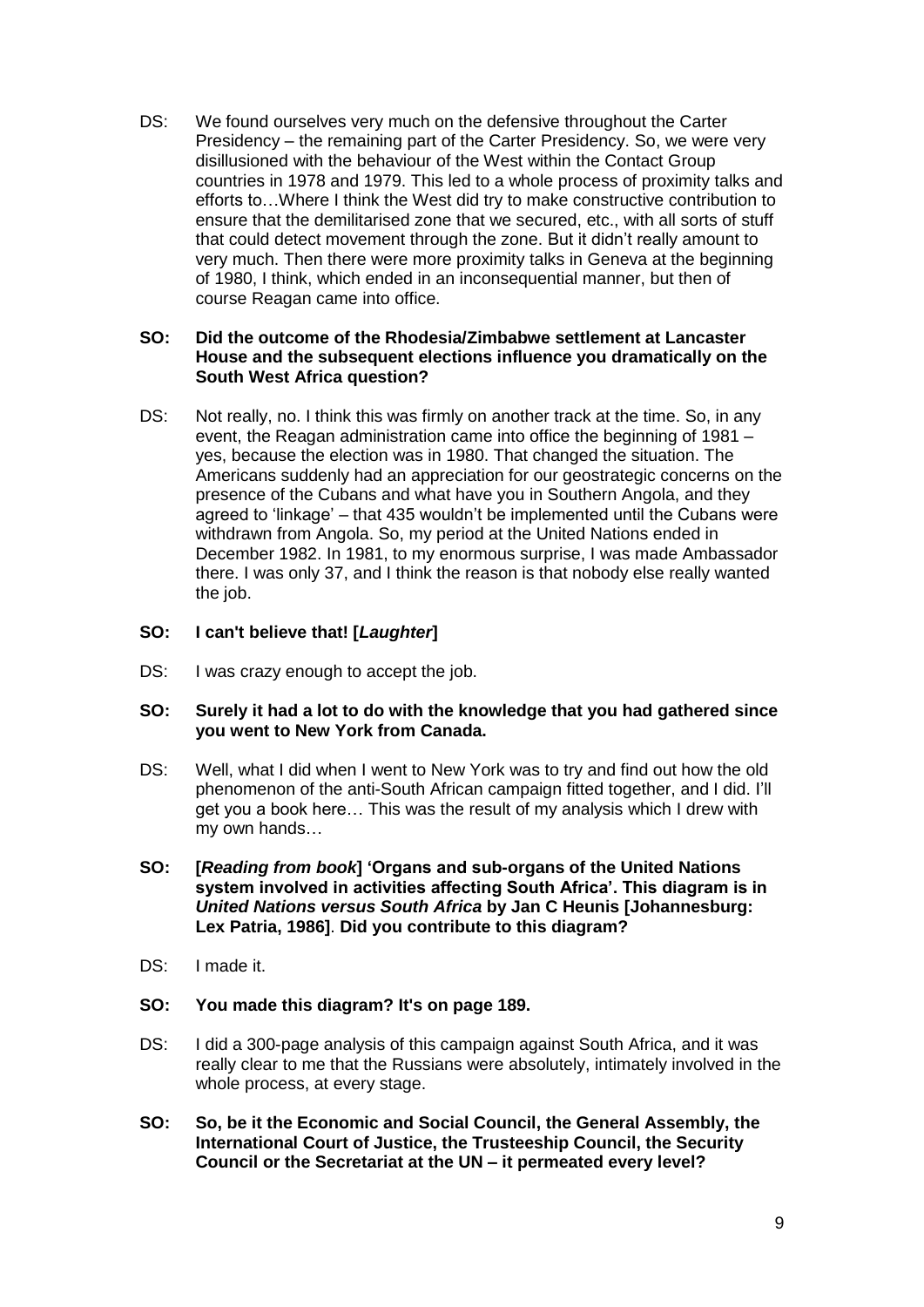DS: Virtually every level. Virtually every speech in the General Assembly – the general debate – also included South Africa.

## **SO: So, you attributed this entirely to the influence and the direction of diplomacy from Moscow.**

DS: Not entirely to, but it was certainly enhanced by the global Soviet capability – the Rainbow Coalition, peace councils and allied organisations, anti-apartheid movements and what have you. It was an enormously complex thing, and each one of these bodies had council meetings and special days and weeks against this aspect of apartheid or that aspect of apartheid, whatever it may have been.

#### **SO: Dave, can I ask you…Did you identity any particular Commonwealth association or organisation within this multiplicity of associations, groupings, [and] committees?**

DS: No, this was purely within the United Nations family, but there would have been very similar sentiments within the Commonwealth structures, too.

## **SO: I'm just wondering whether there was any overlay of Commonwealth identity that you appreciated as a South African diplomat.**

DS: No, not really. For me, this was… Well, I suppose, it was paranoia. We thought of inviting the American Psychological Association to set up an observer post in our mission, because it was one of the few situations where paranoia might be a normal reaction to your environment!

#### **SO: How far do you think this was a South African interpretation through Cold War lenses?**

DS: I don't think so, no. The Cold War was real. It wasn't a make-believe thing at all. We know that because our forces were involved in Southern Angola as late as September I987. In big, big battles, against the Russian- and Cubanled forces. So, we had no... and I think subsequently, when the archives were opened, yes, Virginia, there *was* an intention to exploit proxy wars in colonial territories – Africa and elsewhere – and there was a National Liberation model, as well. I think this probably, obviously, added fuel to the fire of P W Botha's views on the 'total onslaught' [i.e. the belief that the South African state faced threats on every level of society].

#### **SO: Yes. So, you were at the UN until 1982 and then you were called back to Cape Town, or to Pretoria?**

DS: Yes, I was. I returned to Cape Town and I was put in charge of what they call the 'Planning Division' but in effect it was responsibility for Namibia, Southern Angola, [and] working directly with the Minister, which I liked a lot. The reality is that ambassadors don't actually have much ability to change events; they are right at the end of the tentacle of the beast. They might send a stimulus up the tentacle and it might or might not impact on the brain, but it's very much a peripheral role. Many ambassadors completely overestimate their importance: because everybody else thinks they're important, they think they're important. And they send off all sorts of stuff to their headquarters saying which way the country should actually go. Most of the time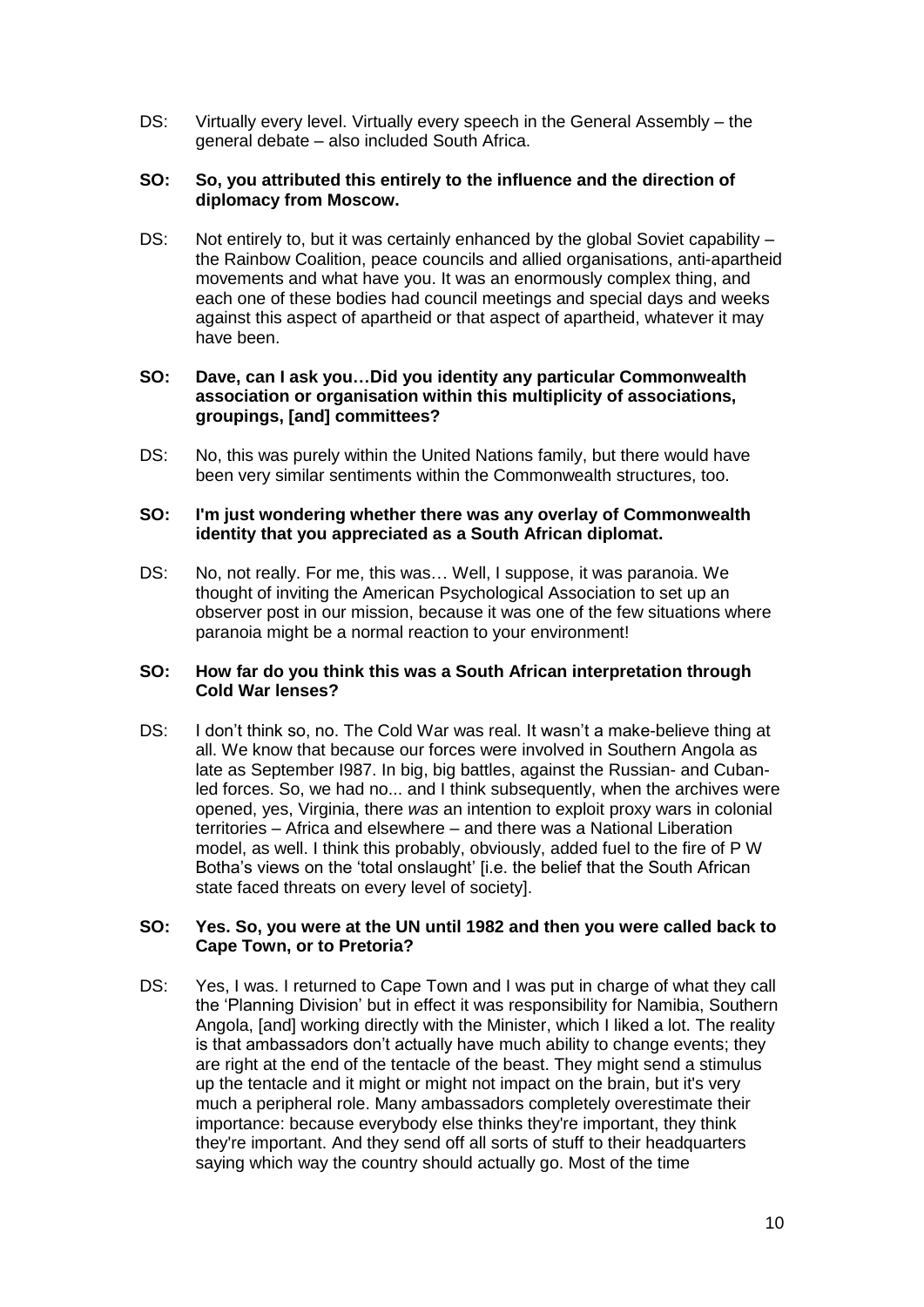headquarters are not interested, but it is important to keep the headquarters briefed on what's happening.

So, for me, the important thing is getting to the heart of the matter, getting into positions where you can actually make a difference – very much behind the scenes – with real decisions. This was an ideal opportunity because I didn't really have to worry about bureaucracy. I hate bureaucrats. I didn't really work through the Director General or anyone like that. I was fairly junior – I was only a councillor – but I had a lot of freedom of movement, and operating on that front also meant it was very important for me to build up a good relationship with the South African Defence Force, which many of my colleagues didn't do. So, there was always a rather dismissive approach on the part of the army – the defence force – towards diplomats, whom they characterised as being 'the lavender power'. [*Laughter*]

#### **SO: Dave, this is very much the era – as far as historians are concerned – of the State Security Council and the 'Securocrats'. Is that a misrepresentation of the dynamics of decision-making, in fact, at the heart of South African foreign policy and diplomacy at this time?**

DS: Not at all. In fact, PW Botha was a very good administrator and he had quite successfully built up the SADF into a really effective fighting organisation, I would say. Really effective. They really knew what they were doing, and they were disciplined and also not unenlightened. They realised at an early stage that there couldn't be a military outcome: that South Africa couldn't maintain the status quo through military force. At an early stage, they realised that. But they were not good in communication [or] public relations and some of the more subtle arts…[*Laughter*]

# **SO: 'The dark arts' – is that what you're reaching for? [***Laughter***]**

DS: No, they were quite good at the dark arts! They were not so good at the subtle arts. I managed to develop quite a good relationship with them. So, I spent a lot of time with General Geldenhuys – playing bridge with him on the way to talks with the Angolans, on the way to the operational area. I was the contact guy from Foreign Affairs with Jonas Savimbi, who was a very impressive man, and who commanded incredible loyalty from the South African Defence Force.

#### **SO: That I knew, yes.**

DS: They had a very high opinion of him. He was very charismatic.

# **SO: Yes. Very well educated, and a consummate linguist.**

- DS: Very well educated; a linguist. This was around 1984-85, and my son was born in 1984. I actually thought of asking Savimbi to be his Godfather, but then I said, "No, sooner or later he will sell him out."
- **SO: At this particular point, did you think that Angola could be carved up? That UNITA could dominate a separate entity of Angola, in Ovamboland or...?**
- DS: Not really, no. No.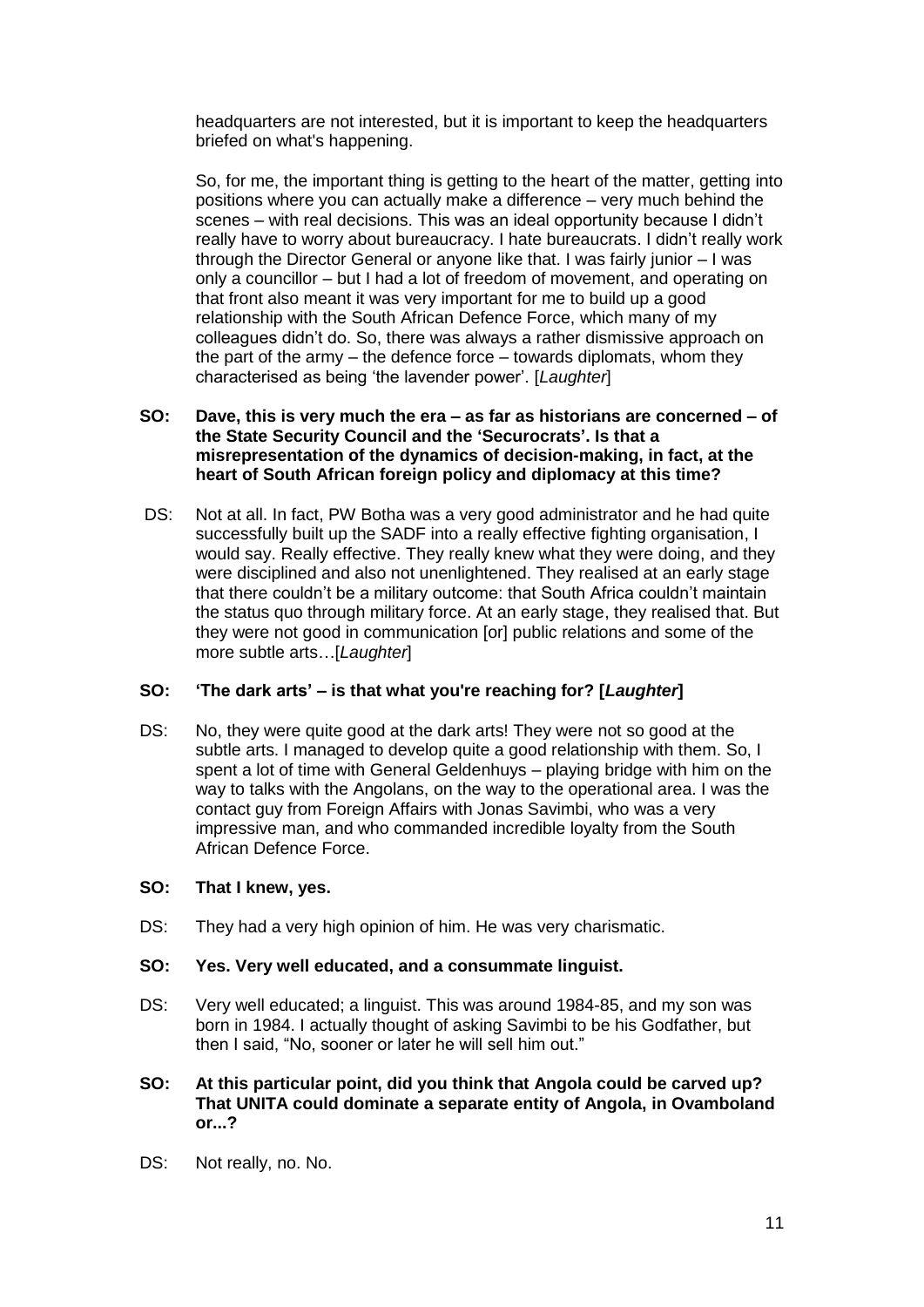#### **SO: Okay. I just wondered if this was ever part of the scenario.**

- DS: No, it wasn't. The other reason is that Savimbi wasn't a nice man. Charismatic, but he was an African warlord. A good one – much more accomplished and impressive than most – but a warlord, at the end of the day. And I developed a good relationship with the Defence Force, where I think that they had more respect for me than they had for many of my colleagues. But even so, there were often strains. When I went up there they said, "Why don't you wear a uniform, Dave?" I said, "No. Soon as I do that, I'm part of your structure." [*Laughter*] And I was involved in the process leading to the withdrawal of our forces from Angola: the negotiations in Lusaka, the Mulungushi Minute and so forth. Then we set up a team together with the Angolans – a joint monitoring commission. There was always a Foreign Affairs guy that we chose to serve in the bush in Southern Angola. Derek Auret was our representative on the Joint Monitoring Commission and I used to fly out for meetings with the Angolans. It was very interesting because they always came to us for meetings, because we had food. We had food and drink. And it was significant that the military guys don't have a problem with one another. Even if they're so-called enemies, they belong to the same culture, actually. The soldiers don't have a problem with one another. Their guys… Their soldiers had problems with their diplomats, and our soldiers had problems with our diplomats. [*Laughter*] It's a fairly general phenomenon. But it meant that I had to also represent the Department of Foreign Affairs in difficult situations. I recall one lunch, soon after our decision to withdraw from Angola, where I was having lunch with the Administrator General at Windhoek. I was sitting on his left and General Georg Meiring – who was the officer commanding at that time – was sitting on his right. General Meiring was saying, "Ah, but I don't see why the army should be forced to give up these strong positions that had been won fair and square in battle and… Why should the army do it?" I just looked at him – he was a Major General and I was the equivalent of a Colonel – and I said, "General, you do it because that is the instruction of the civilian government." [*Laughter*]
- **SO: Yes. "To which you are accountable."**
- DS: Yeah, and his moustaches bristled but he didn't question it. [*Laughter*]
- **SO: The Commonwealth is nowhere in the scenario you are describing here. You're talking about hard-headed politics, hard fought battles on the ground, and that the Soviet-Cuban threat in Southern Angola was very real and ever present, and was a key factor in how any solution of the South West Africa problem was to be resolved.**
- DS: Yes. But now, getting back to the Commonwealth, [and to] the Eminent Persons Group in 1986. I think that you have to judge that against the background of what I've been mentioning. The deep distrust that PW Botha developed for the international community in general as a result of his experiences during the Namibian negotiations... He wasn't a guy who wanted to be pushed about. Then, if one considers the Commonwealth itself, the feelings of the government were particularly negative towards the Commonwealth. They dated back to the circumstances under which South Africa withdrew from the Commonwealth in 1961, where the Canadian Prime Minister John Diefenbaker played a particularly important role. I think [that], for many South Africans – especially those of English decent or the old United Party supporters – this felt like a great betrayal. I think they realised that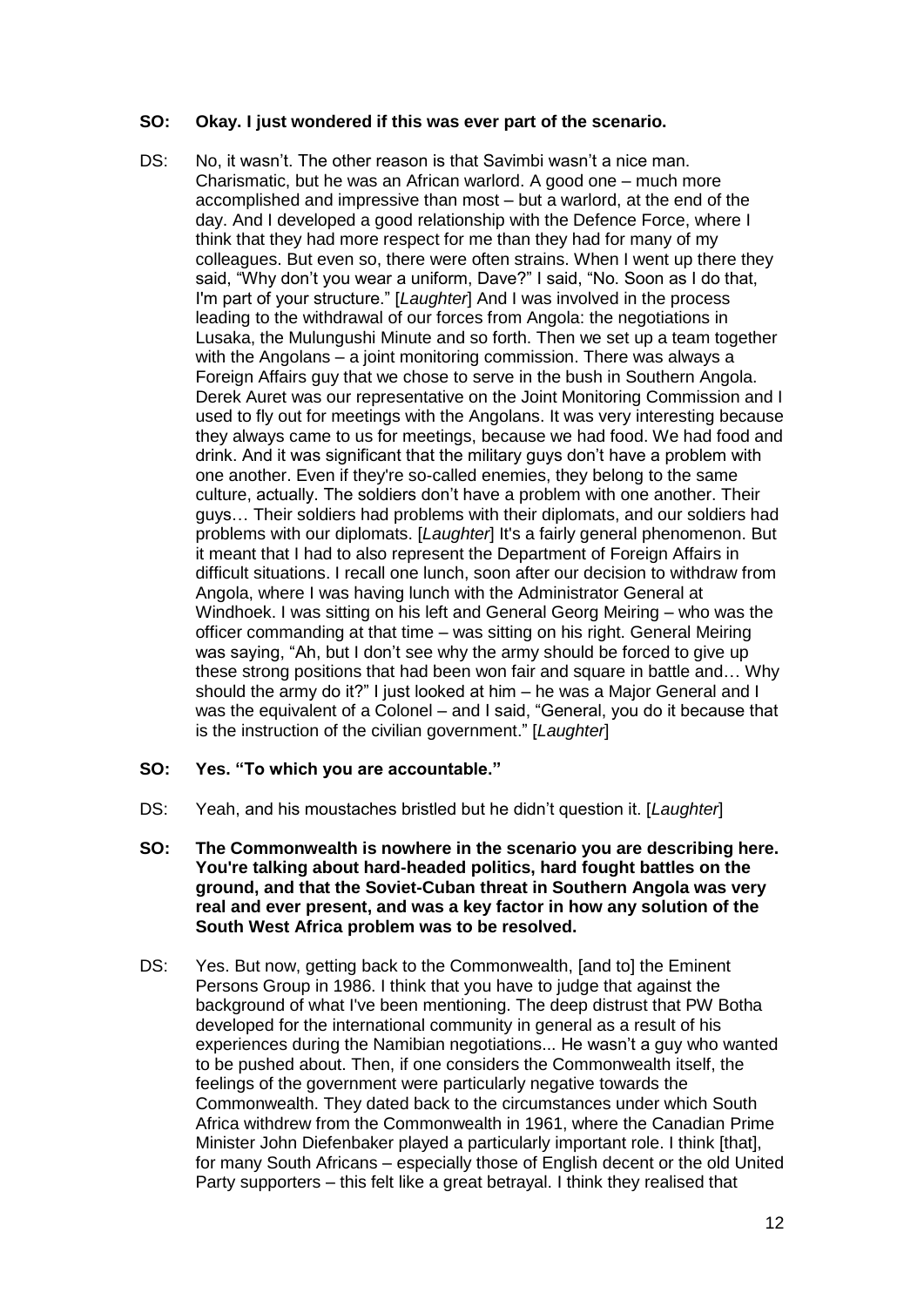Botha was doing what he could to stay on as a member, and leaving the Commonwealth was a bit of a betrayal and it was seen to be the work of newly emergent independent African members of the Commonwealth and, of course, India. But then also, particularly, Canada, and then later Australia.

# SO: **So, PW Botha and the National Party held a very negative view of the Commonwealth.**

DS: That's right, and there was a feeling that the old Commonwealth had been… South Africa had been part of that, had fought in the war with the British and the Canadians and the Australians, and so there was a very strong sense of rejection that white South Africans felt.

# **SO: Particularly English-speaking South Africans?**

DS: Particularly English-speaking South Africans, and Afrikaners who were members of the United Party. There was a certain degree of animosity that developed, particularly toward the newly-independent countries but especially toward Canadians – because of the role that they'd played – and later to the Australians, because of the role they played subsequently with Bob Hawke and Malcolm Fraser, in particular. So, I think having Malcolm Fraser on the Eminent Persons Group was not a good idea. He was loathed. There was no problem with General Obasanjo, no problem at all. But the South African side loathed Malcolm Fraser.

# **SO: What was the opinion towards Anthony Barber? Was he seen as a representative of Britain, as he had been Mrs Thatcher's suggestion and was a former Chancellor?**

DS: There was much greater sympathy, a much greater tendency, to listen to any representative of Britain because of Margaret Thatcher. There was a strong sense that she was prepared, at least, to take into consideration the reasonable concerns of all sides. There was a degree, again, of paranoia – maybe not paranoia, because it was well-based – among white South Africans at the time. One must understand that, from the end of the 1970s, there were huge changes in the country. Up until '78, when Vorster was Prime Minister and then for a short period as President, there was still commitment to the idea of separate development – this chimera, this illusion, that Dr Verwoerd had foisted on the country which gave whites the illusion that they had a solution to the problem. So, everybody, faithfully – even after Verwoerd was dead – kept on implementing this thing. And Vorster would say, "This is a problem to be solved by the next generation." By 1978, when Vorster fell from power, it was clear it wasn't working: it wasn't going to work. We needed a solution, and so PW Botha came along and he was a reformist. He said, "Fine. We must adapt or die. We've got a find a way to dismount this tiger we find ourselves on. We don't want to be ruling black people, but how the hell do we get off without being eaten? The rest of the world is shouting at us, 'Get off the tiger!' with not the slightest concern about what might happen to us in the process." That was very much the sense with the Commonwealth, with the exception perhaps of Britain.

The other countries represented really weren't concerned about the interests of white South Africans, and white South Africans naturally have a slightly different perspective. They had three main concerns. The first was the fear that, if we accepted a 'one-man, one-vote' outcome at that stage, then it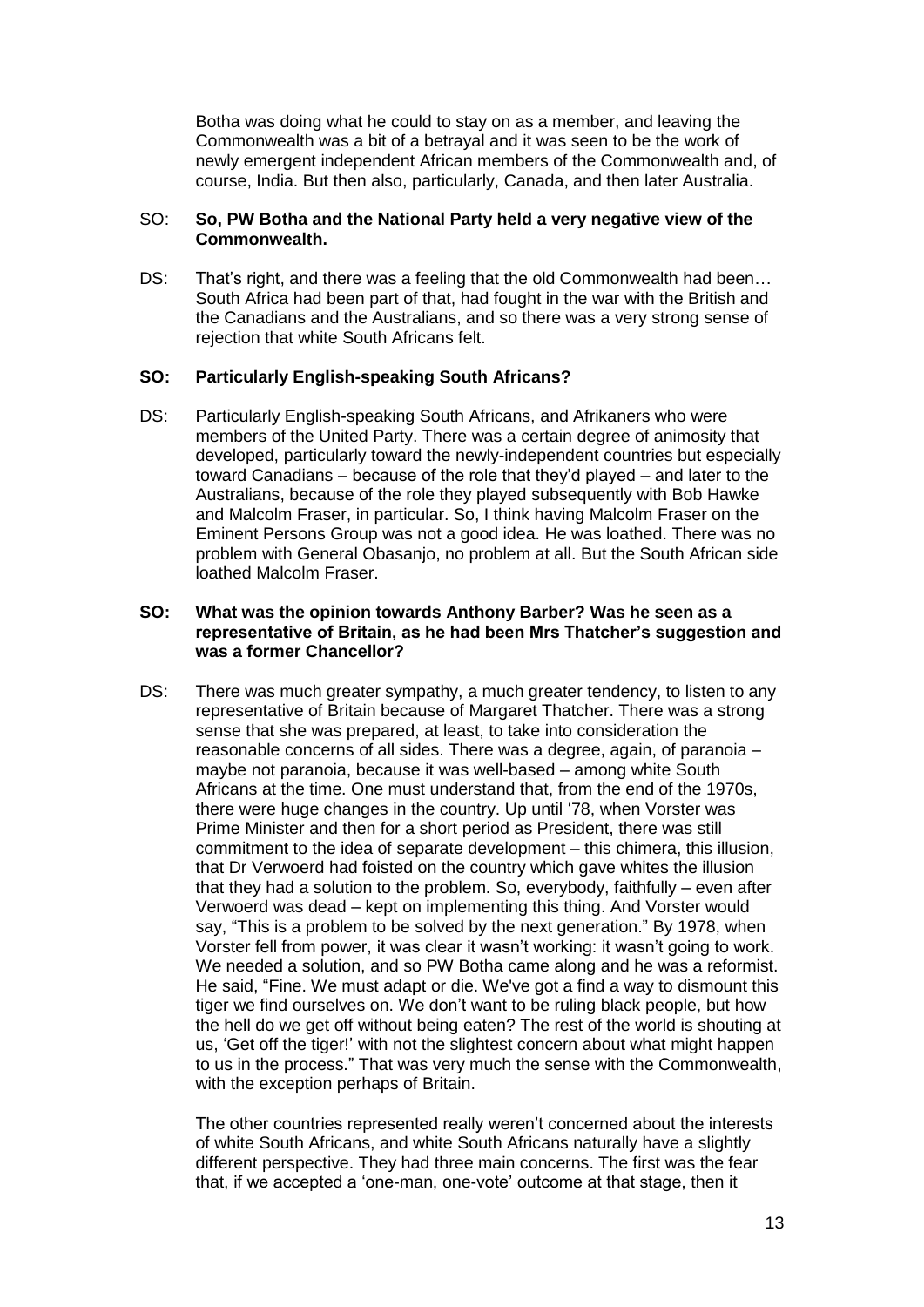would be 'one-man, one-vote-once', as had happened in so many other African countries – that we would decline into corruption, dictatorship, ethnic conflict etc., etc. That was a real fear, particularly in the wake of refugees coming down from Angola and the Congo area and so forth. Then the second concern was that Afrikaners actually believed that they were a nation. The idea of national self-determination had been the central theme of their history, ever since they'd left the Cape, and they had twice fought Britain trying to defend that self-determination. And, you know, the Anglo-Boer War was the biggest war that Britain fought between the Napoleonic Wars and the First World War. It was bigger than Crimean War. It was actually bigger than the American Revolution: there were over 400,000 Imperial troops deployed in South Africa. But the question for Afrikaners – in the whole of the  $20<sup>th</sup>$ Century, up until 1960 – was this desire of Afrikaners to re-establish their republic. So, now the world was asking them to give this up.

### **SO: Did English-speaking South Africans that you were involved with, in your community, have any similar sense of identity of nationhood with the Afrikaners?**

DS: It was emerging, but not to the same extent. There was the beginning of a common approach later on.

#### **SO: But did the Afrikaners community, that you recall, feel that British speaking South Africans could 'always go home'?**

DS: I don't think at that stage, no, and I think that most English-speaking South Africans were orientating toward the kind of response that Smith, an Englishspeaking person, had in Rhodesia. So, there was fairly solid support to resist the demands being made by the rest of the world, although most Englishspeaking South Africans would have been happy to have some kind of qualified franchise and move in a direction... They weren't concerned about Afrikaner nationalism. So, they were, you know… The Progressives had this idea of qualified franchise, of course, which even by then would have been unacceptable to the majority of black South Africans. So, that was the second concern – that this couldn't survive in a one-man, one-vote situation. And Afrikaners felt just as strongly about this as Israelis feel about their right to national self-determination, and I think that's why PW Botha just couldn't take this step to give up sovereignty.

The third concern was the role of the South African Communist Party in the ANC. People now think, "Oh yeah, 'Reds under beds'", but in fact it wasn't… From my vantage point at the UN, I didn't think this was 'Reds under beds' at all. The reality – as we subsequently found out – was that virtually all of the members of the ANC National Executive Committee during the 70s and the 80s were also members of the South African Communist Party. We knew that the South African Communist Party had the classic two-phase revolutionary approach. First phase: national liberation under the vanguard leadership of the national liberation movement, i.e. the ANC, [which would] unite all factions opposed to the regime etc., etc. Then, with the success of the national liberation, the Communist Party becomes the vanguard party and then moves on to the establishment of the dictatorship of the proletariat and a Communist state. Now, I've got not the slightest doubt that that was the game plan during most of the 80s. I think that, if we had had a settlement before then – which would have been impossible anyway, before 1990 – that would have been the path that the SACP would have followed, and the ANC would have come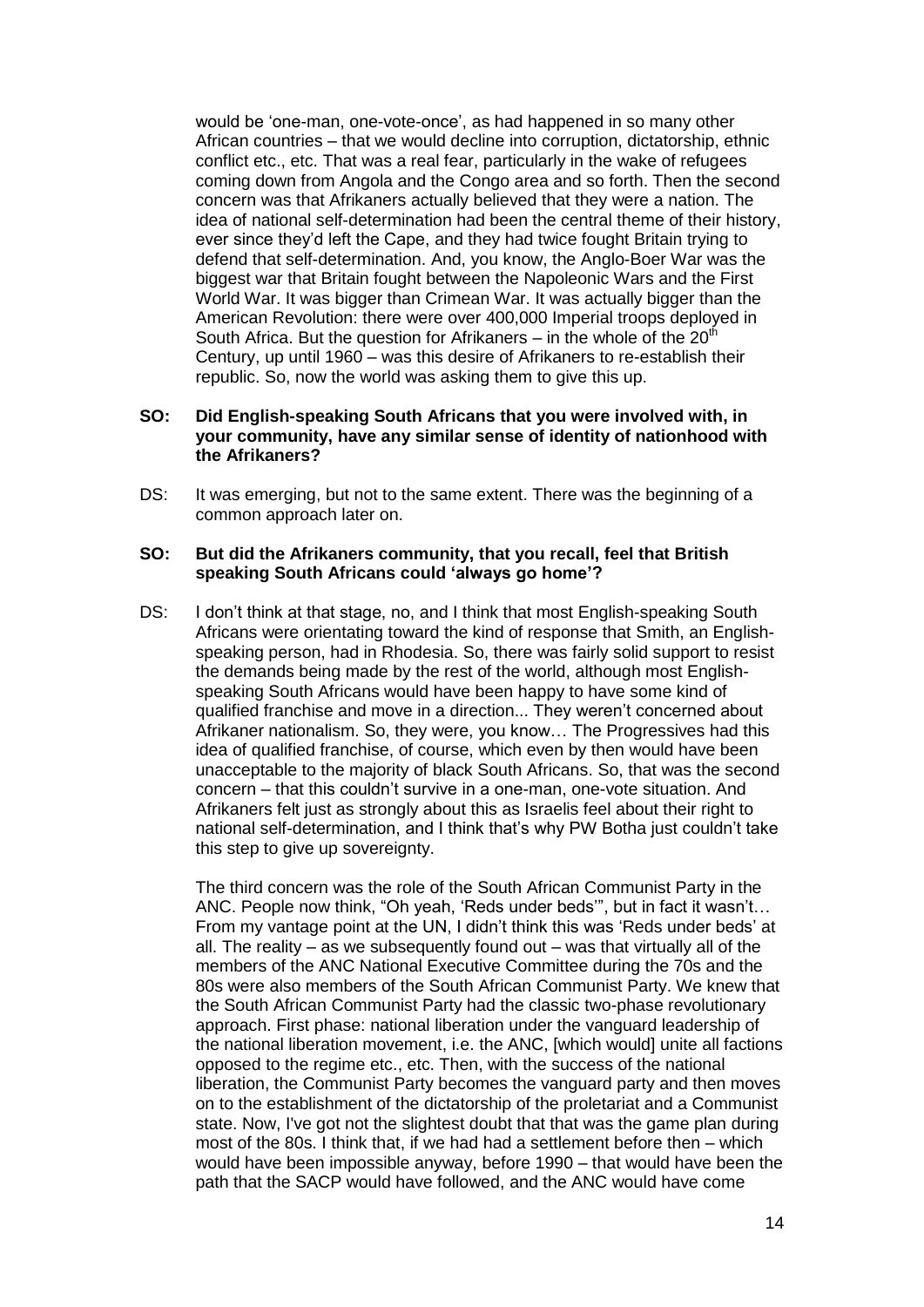along with it, with the continuing, existing support of the Soviet Union. And I wasn't terribly keen on this. [*Laughter*]

# **SO: I've gathered that!**

- DS: And it's still, by the way, the intention of the South African Communist Party. The South African Communist Party and COSATU still have this idea, I think, [of] an 'entry-ist' approach of moving South Africa beyond the 'National Democratic Revolution' to the Socialist Revolution. So, those were the three concerns – and they're reasonable concerns. One is confronting existential problems, and that is why it is also very important – within the scope of the discussion of sanctions – that people are not going to respond to sanctions if they think that their continued existence is at stake. They may be right or they may be wrong, but if that is what they truly believe, they're not going to change their policies just so that they can play cricket against New Zealand. It's not going to happen. And that is one of the reasons why sanctions was such a problematic approach in many respects to dealing with the South African situation. Something that Margaret Thatcher understood very well. Margaret Thatcher understood, also, what the factors were that were actually promoting change in South Africa at this time. A lot of people say, "Well, what change?" But in fact, the 80s were a period of quite dramatic changes in South Africa, starting with the labour reforms of the Wiehahn Commission at the end of the 70s, which extended real trade union rights to black South Africans for the first time. The tri-cameral Parliament was PW Botha's effort to get one of the legs off the tiger and to bring the coloureds and the Asians into a consociational system. And then, of course, the huge debate was, "What about the rights of black South Africans?" And it was a conundrum. In the meantime, by 1986, I think about a hundred apartheid laws had already been repealed. And what incensed Botha further was the complete lack of recognition by the international community of these changes which had been implemented. It might not have meant very much for the ANC or others, but they meant a lot for Botha's power base, and it led directly to the split of his party in 1982. But there was no appreciation of these dynamics by anybody other than Margaret Thatcher and later Ronald Reagan.
- **SO: Did you feel that Geoffrey Howe, as Margaret Thatcher's Foreign Secretary, was appreciative of these dynamics within South Africa? You're very much personalising the intellectual appreciations of Thatcher recognising the challenges and the geo-political strains on South Africa, and how it was necessary to try to support South Africa going through these changes. Did you feel that other British politicians were equally as aware?**
- DS: No, Geoffrey Howe didn't want anything to do with it. He was deeply opposed to the whole idea.

# **SO: He found apartheid morally repugnant and…**

DS: And he thought it was a death trap: "Don't get involved there. You will get carved up, horribly." And, of course, he was right as far as the Eminent Persons Group was concerned, as things turned out. So, you have PW Botha, who was very unhappy about what he regarded as the *mala fide* of the West in the negotiations on Namibia...He was also extremely frustrated by the fact that these reforms that had cost him a lot, and that had directly led to the unrest in the country from 1984 onward and the split of his party, were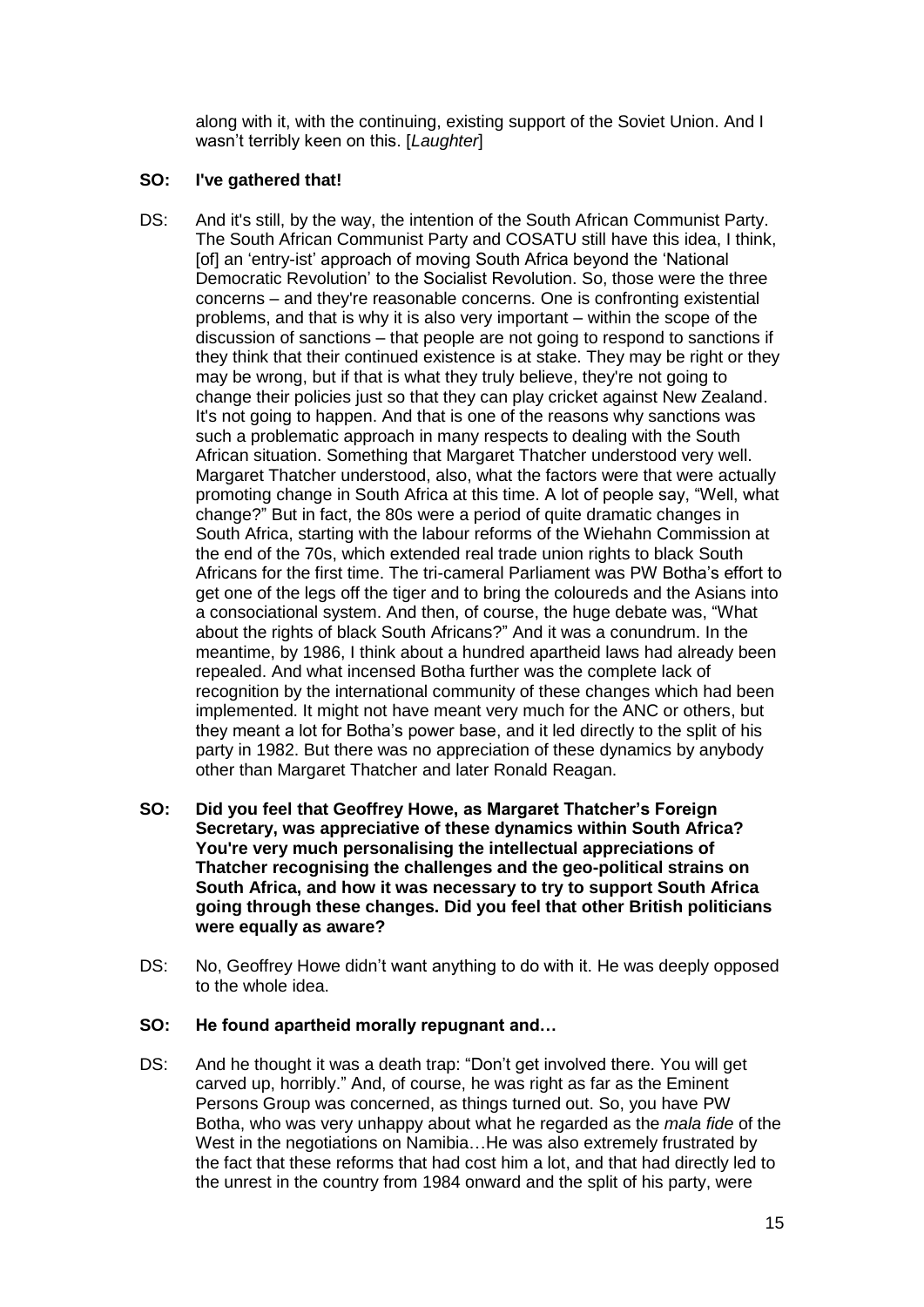simply dismissed – not recognised at all. And it led him to conclude that nothing but absolute surrender would ultimately satisfy the international critics. No, the West would no doubt make a limp effort to hold the line somewhere along the road because they didn't want anything to collapse, but at the end of the day, the sense was that the West would shake its head sadly and say, "Well, they had it coming to them anyway." That was the sentiment, I think, that motivated P W Botha. The reforms that he introduced were the direct, I think…one of the main causes of the unrest. PW hadn't read de Tocqueville and didn't know that revolutions take place in situations not of repression, but of rising expectations. So, all of this poisoned the atmosphere incredibly in the run up to the EPG initiative. It was Margaret Thatcher's initiative, and I think that's why PW dropped his initial absolute opposition to it. I think she pointed out that it would be better than the alternative, so give it a try. And he did, and again that is an indication of the influence that she had. But also I think that, had Margaret Thatcher not been able to hold the line on more draconian sanctions at that time, the consequences might have been very negative, because PW Botha was just as easily capable of shutting down: dropping the shutters and moving into a very grim survivalist regime based on military strength, with a much greater potential – military potential – than North Korea, by the way.

#### **SO: Indeed, because by that point you had nuclear capability, certainly, and had constructed at least five nuclear devices…**

- DS: We had six and half, but it wasn't the nuclear weapons that worried the Americans. It was the fact that we were really advancing very quickly with inter-continental missile capability. The Americans played an extremely important role: again, because they were prepared to take into consideration the reasonable concerns of South Africa. So, Chet Crocker played an incredibly important role in managing the whole Namibian process over a number of years. It wasn't going to be quick, but if anybody should have a statue to them in Windhoek it's Chet Crocker, because he really did play a masterful role in Southern Africa. He understood the dynamics and he understood the personalities. He knew how to adjust and to take into consideration real concerns, and [he] really applied considerable pressure, on the other hand.
- **SO: By the time the Namibia question was moving towards a conclusion and with the ending of the Angolan war – the parallel withdrawal of Cuban troops and the recognition of Namibia moving to independence with the Accords signed in New York in December 1988 – do you think that those regional scenarios were of critical importance in creating a more propitious climate for accelerating change in South Africa itself?**
- DS: Absolutely. Again, Margaret Thatcher also understood something which none of her contemporaries did: the really important impact of socio-economic change that was happening in South Africa at the time. The reality is that it wasn't a static situation. People think about apartheid as a monolithic black thing or big white thing [*Laughter*] that started in 1948 and stopped in 1994. But, of course, it wasn't like that: it was subject to the same forces and influences as any other political situation. One of the main ones was the dramatic changes that started to happen on the socio-economic front from 1970 onwards. We had reasonably rapid economic growth during the 50s – about 4.5% – but rapid economic growth in the 60s and in the first half of the 70s brought more and more black South Africans into the economy at higher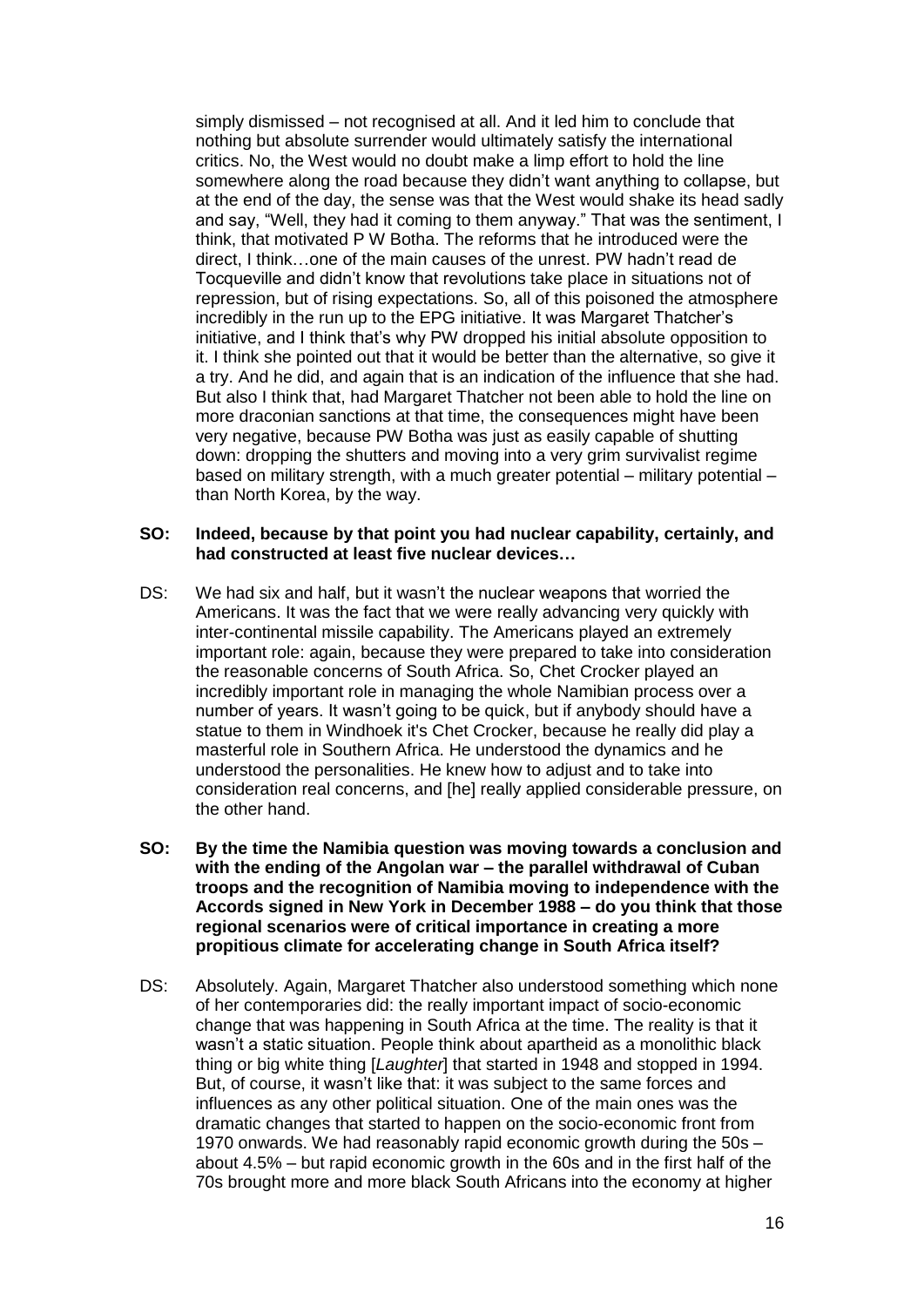and higher levels. For example, in 1970, the black share of personal disposable income was 22% and the white share was 67%, and coloureds and Asians were the remainder. By 1994, the white share of personal disposable income had dropped to below 50% and the black share was around 38%, with coloureds and Asians and the rest.

Now, this might sound rather statistical, but it translated to quite a rapidly closing gap between relative incomes. Not that it's significant on a per capita basis, but it meant that large swathes of the consumer market were now controlled by black South Africans. So, it also meant that cities were becoming more integrated. The Verwoerdian idea of "unscrambling the omelette" was doomed to failure more quickly than it otherwise might have been. It meant also that whites began to realise that they could not manage the rapidly growing economy on the base of four-and-a-half million whites: more and more black people – just out of necessity – had to become employed in the economy. Hence the Wiehahn Commission report and the idea that, first of all, you had to have a proper relationship between management and labour. But then, also during the 80s, more and more companies – under the influence of the Sullivan codes and the European employment codes – started bringing black South Africans into white collar jobs at higher and higher levels. So, you would have a black bank teller working beside a white bank teller, with the same qualifications, doing the same job. No way they're going to go to separate restaurants; no way they're going to go to separate places of entertainment, or ultimately to separate suburbs, and the reality is that under the pressure of the socio-economic forces, apartheid, such as it was, was crumbling. Across a broad front, hundreds of thousands of black South Africans had moved into so-called white areas. Without being opposed. This was a really, really significant process. Government often came along, and what PW Botha called 'reform' was legislative recognition of what was already happening on the ground.

- **SO: I've got three things coming out of this. First, I'm very struck by the similarity of the language you've just used with that of de Klerk's autobiography, which I know that you helped him write…**
- DS: Well, I wrote it! [*Laughter*]

#### **SO: …[***Laughter***] To what extent are these arguments indeed your own arguments, or had you reached these conclusions with FW de Klerk?**

- DS: We have a symbiotic relationship. [*Laughter*] The other thing, too, is the changes in education. Again, if you listen to people, anything that was remembered from before 1994 was Dr Verwoerd's statement – taken out of context –in 1954 that, "Blacks cannot be trained above a certain level because they will be more or less hewers of wood and drawers of water." In fact, the situation began to change quite dramatically again at the end of the 70s. In 1980, just a little fewer than 30,000 black South Africans wrote the matric exam, and of those 15,000 passed. In the same year about 49,000 whites wrote the matric exam; probably about 95% passed. By 1994, 410,000 blacks wrote matric and 201,000 passed. That was now three times as many as white matriculants. So, by 1994, there were more non-whites registered in South African universities than whites.
- **SO: So, you're describing very powerful socio-economic forces at play here: shaping and reframing South African society. People often argue that**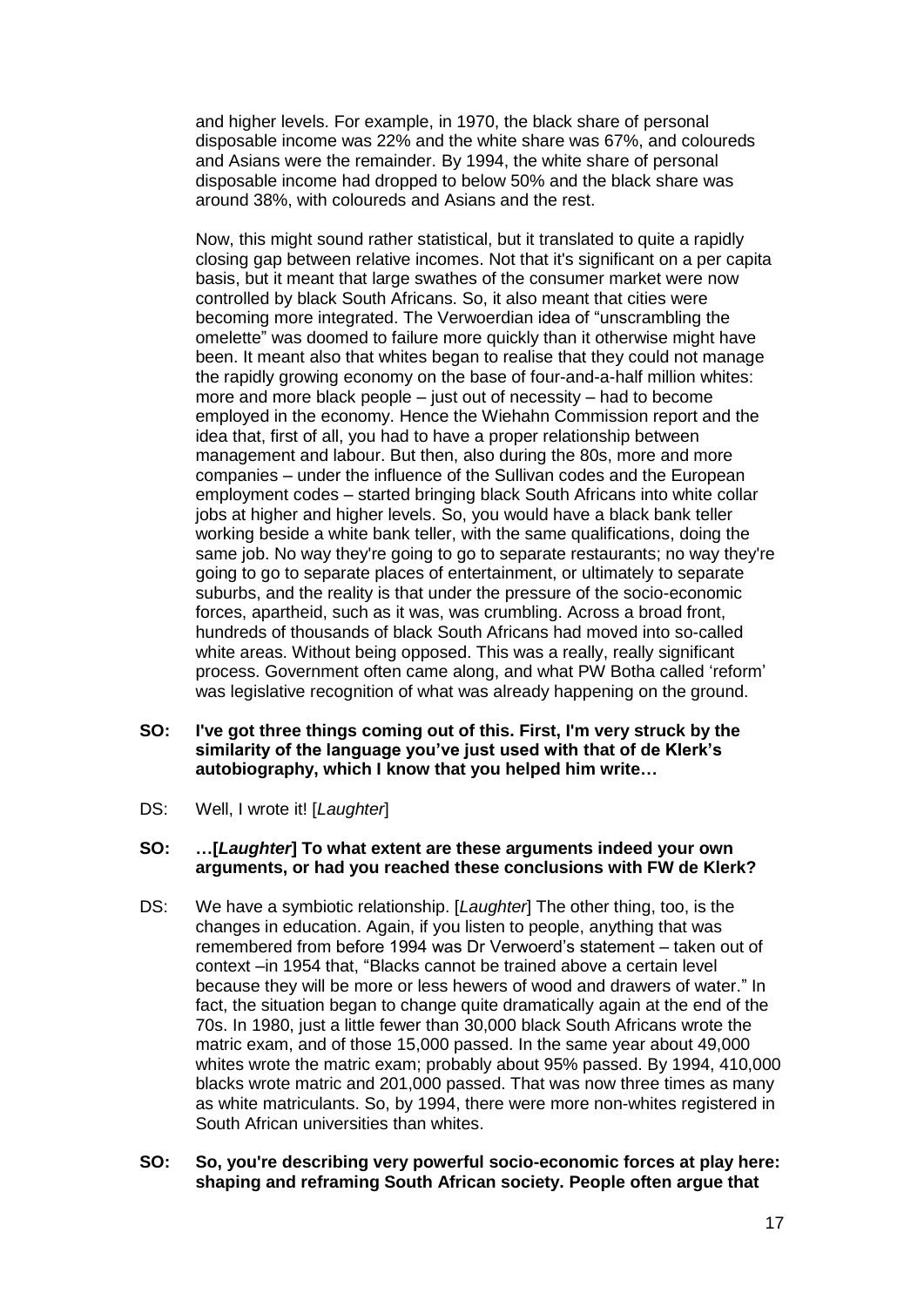**disinvestment was one of the factors that prompted the end of apartheid, because the economy was starting to stutter and falter and yet it needed to maintain its dynamism if there was to be a degree of peaceful change. The second factor helping to explain the end of apartheid is held to be the role of sport sanctions.** 

DS: Not at all. It would be foolish to say that sanctions had no effect: obviously, they were extremely unpleasant and they caused sometimes serious distortions in the economy. They led us to spend twelve billion Rand investing in Mossgas, which was not really a fruitful investment. And they cost about 1.5% per annum in economic growth. But at no time did they seriously affect daily life in South Africa. On the contrary, they had a lot of effects that were the opposite of intentions. It was, in effect, a classic example of the law of unexpected consequences: when you interfere with economic processes for ideological purposes, the result of your action is nearly always the opposite of your intention. Take, for example, the arms embargo. Because of the threat of the arms embargo from the beginning of the 60s, South Africa developed maybe the fifth or sixth largest armaments industry in the world. And not only did we develop the industry for ourselves: it was one of our biggest exports. Because of the oil sanctions, we bought up an enormous amount of oil at the beginning of the 60s at about \$1.50 a barrel and put it in gold mines. When the price went up to whatever it was - \$80 – at the end of the 70s, the government sold it and made a huge profit. It also spurred the government to establish Sasol, which was producing maybe 40-45% of the country's petroleum requirements. We could always get oil; it wasn't a problem. Although you had to pay a premium again, so… But that was the difficulty. Then, as for disinvestment, again the reality was so far removed from the theory or the perception that it's almost unbelievable. You take, for example, the investment of General Motors in South Africa. For all of the good people in the United States who thought they were punishing the horrible apartheid government by disinvesting from South Africa… They had this idea a whole lot of money would be pulled out of South Africa, the nasty whites would be punished and the good blacks would be rewarded, and everybody would be able to tell one another what good people they were, etc., etc. What were the realities? The only funds that ever came from Detroit to Port Elizabeth were £25,000 in 1926. All of the rest of the investment was locally-generated loans and locally-generated profits. It was worth about 600 million Rand, I think, by the time of disinvestment. Now, because of the enormous pressure on General Motors, they did disinvest, but what do you do? They had to sell it to somebody, and the only possible buyers were the white South African management. So, they sold it to the white South African management. But there was only one problem, and that is that they didn't have enough money. So, for the first time since 1926, money went from Detroit to Port Elizabeth – I think about 130 million Rand or so – to enable white South Africans to buy out an American interest at about a third or a quarter of its price! The company continued to make exactly the same Opal vehicles without losing a beat, except it was no longer subject to the Sullivan principles, so they could do all of the things they wanted to do, to rationalise, that they couldn't do before. They fired a lot of black and coloured employees and the company started to make a bigger profit.

#### **SO: Because its overheads were reduced, yes.**

DS: Again, my wife's father was the chairman of a big American oil company here – Caltex. I don't think he was particularly religious, but I'm sure that, in this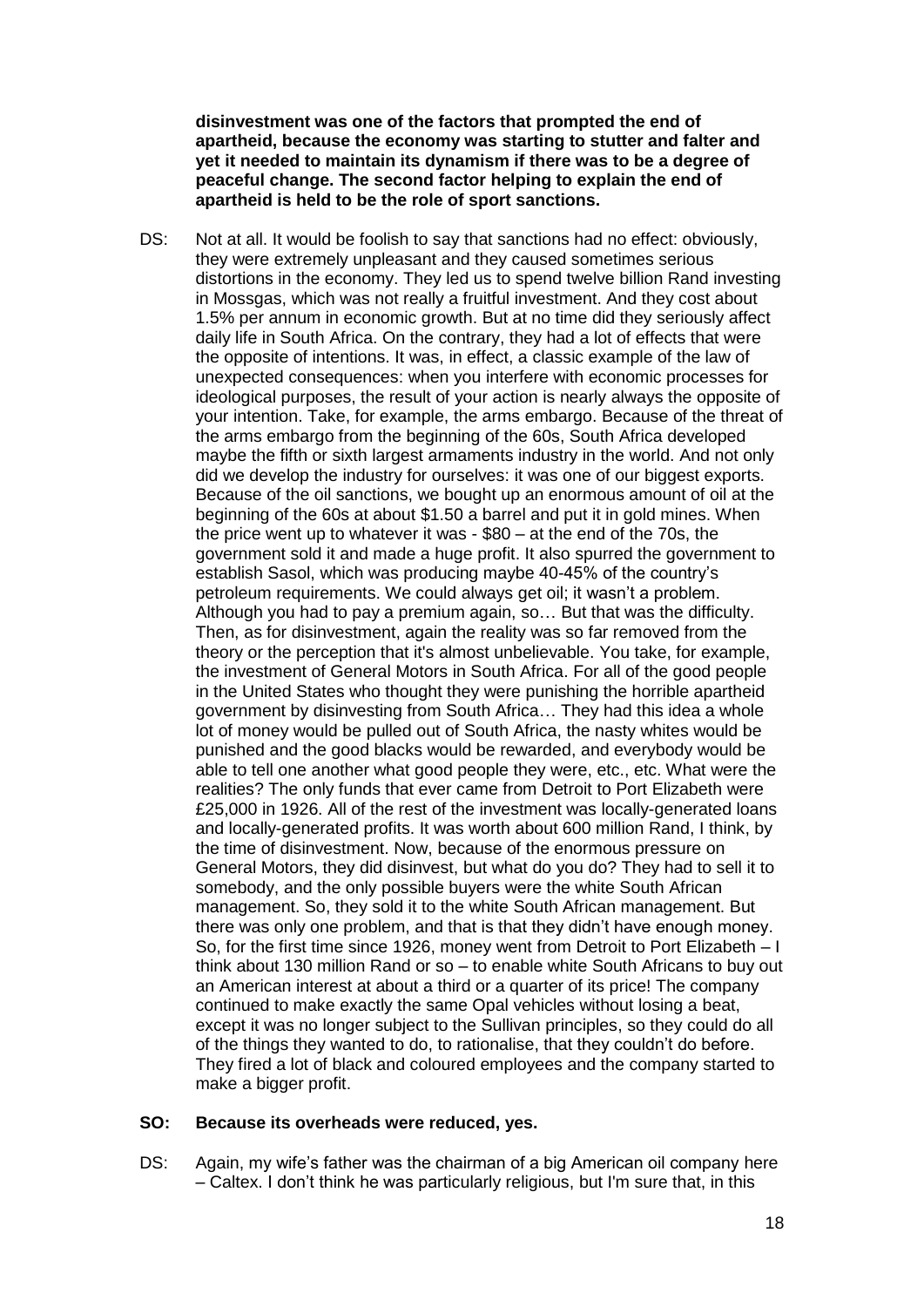period, if you peeked into his bedroom at night, you'd have seen him praying fervently for Caltex to disinvest. [*Laughter*] Which they never did, unfortunately. [*Laughter*]

# **SO: So, he never made the killing that he hoped for.**

DS: That's right.

# **SO: Sports Sanctions…You said they made no impact whatsoever?**

DS: No, obviously they made people feel very upset and unhappy and isolated. The reality is that you're not going to adopt policies that you think will be suicidal because you're playing cricket again Australia. Yeah? It's just not going to happen.

#### **SO: I'm just wondering if you felt that, for other South Africans not involved in policy-making, that sport sanctions might have had a greater influence. After all, this is a sports-mad nation.**

DS: Absolutely not. And you can see that by the way people voted. The National Party won election after election on the basis of standing up to threats from overseas. And that happens to other targeted countries as well. So, it is just not the way. Sanctions can be used as a weapon in particular circumstances, but not when there are perceived existential threats involved. What changes countries, on the contrary, are the old process of economic growth – social and economic change. It's *exposure* to the international community that changes attitudes. The reason that the National Party changed – one of the underlying reasons – was that there were huge movements within the Afrikaner population between 1948 and 1978. In 1948, the National Party was a party of small poor farmers and blue collar workers, with a smattering of teachers and intelligentsia. It was genuinely a Socialist party. They didn't like big business, and there were strong trade unions. They didn't like Anglo-American and the big mining houses. And the first thing they did when coming into power was to vastly increase the role of the state in the economy. So, you had that, but then, by 1978, the situation had changed a great deal. A whole segment of the Afrikaner population had migrated to the middle class – again, because of the economic growth of the 50s and 60s. [They] had gone to university and, more importantly, they had travelled: they'd gone to the United States and Britain and they became…

# **SO: So, you're arguing that rather than being an isolated redoubt somewhere at the bottom corner of Africa, in fact, the Afrikaner constituency was better educated, more urbanised, more sophisticated…?**

DS: It was changing, and as that happened, many of those involved became more and more uncomfortable with apartheid. I think FW de Klerk is a prime example: he was an Abe Bailey Scholar and went to Britain as one of a number of South African students. I think that probably had a very big impact on him; his horizons before then didn't stretch much beyond the Western Transvaal. So, you change people and you change societies by exposing them to contacts [and] by promoting economic growth. So, sanctions would have just the opposite effect. Reducing the economic growth rate is really dumb. The other thing, too, for example, is that I think that the fact that the SABC showed the Cosby Show at the end of the 70s or the beginning of the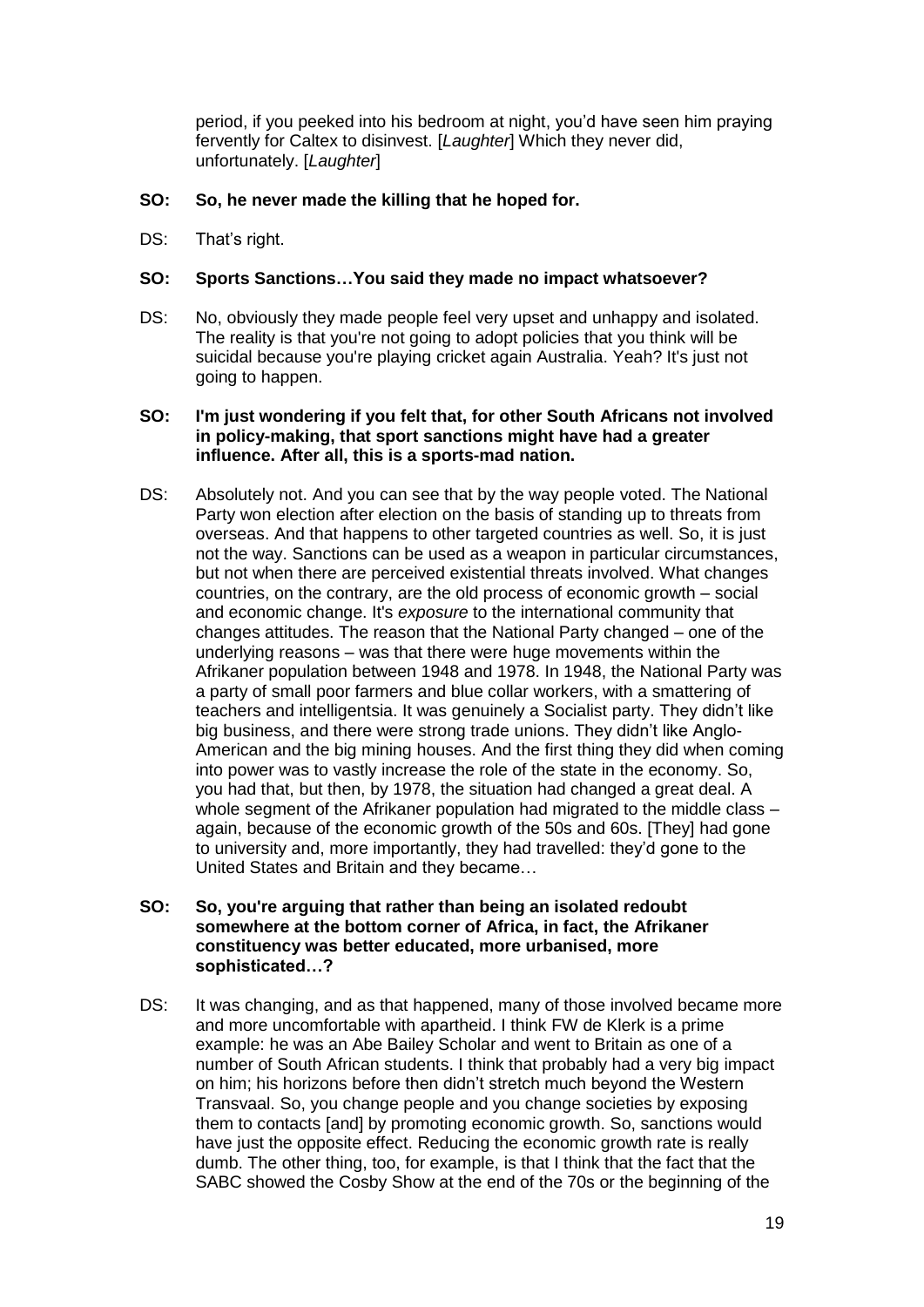80s probably changed the attitudes of whites to race more dramatically than any of the cultural sanctions of…

# **SO: So, you think light entertainment really should be borne in mind as a…**

- DS: I absolutely do, because it introduced ordinary white South Africans to models of social behaviour involving blacks that they just weren't aware of.
- **SO: I've got two questions to draw to a conclusion. What's your view of the role of the international community and international players in assisting transition? Allister Sparks has said it was very much a South African success – it wasn't the UN, there wasn't a Vance-Owen Plan, it wasn't a Lancaster House. But would you identify key players, key international forces, helping South Africa's transition?**
- DS: Yes, I think so. I agree basically with Allister that the strength of the South Africa process was precisely that it was home grown. And it was actually quite a sophisticated process, too. Some of the Arab countries going through transitions would have done well to have looked a little bit closer at the mechanisms of the negotiating forum at CODESA. It was a sophisticated process, and it involved and was driven overwhelmingly by South Africans. But that doesn't mean that foreign interests didn't and couldn't play a positive – and sometimes very positive – role in helping to nudge things in the right direction, particularly when they got off the track. As, for example, they did in June 1992, in the 'winter of discontent'. I think that Western influence there – in front of and behind the scenes – and all of the parties urging them to return, particularly the ANC, to negotiations, probably had some influence.

#### **SO: Would you identify any particular international influence, or was this pretty much a general surge of encouragement?**

DS: I think that Robin Renwick played a good role, and so did Princeton Lyman, the American Ambassador. They were both ready to put their shoulders to the wheel when it seemed that the process needed assistance, pushing it here or pushing it there. And I think that Margaret Thatcher also played a very important role in staving off draconian sanctions until the situation was more ripe for change – which happened, of course, in 1989-1990. That is probably her main contribution to the process: that she helped to hold the line and that, had we really been confronted by draconian sanctions in 1986, had PW Botha got the impression that there was no alternative but resistance, then it could have been a completely different situation. It was so important to ensure that everything remained on track until the situation became ripe. By 'ripe', I mean until all sides really, seriously agreed that there could not be an armed or revolutionary outcome, and the ANC really only accepted that around 1988- 89 – ironically, with the success of the 1986 state of emergency. Another really important thing was the successful implementation of the Namibian Independence Plan. If things had gone wrong in Namibia – if there had been a revolutionary take over by SWAPO, as Sam Nujoma wanted – it would have been much more difficult for the South African government to persuade its supporters that there could be positive outcomes to negotiations with your enemies and properly constructed constitutions, etc., etc. So, I think the success of the Namibian process…

# **SO: And Thatcher played a part there, too.**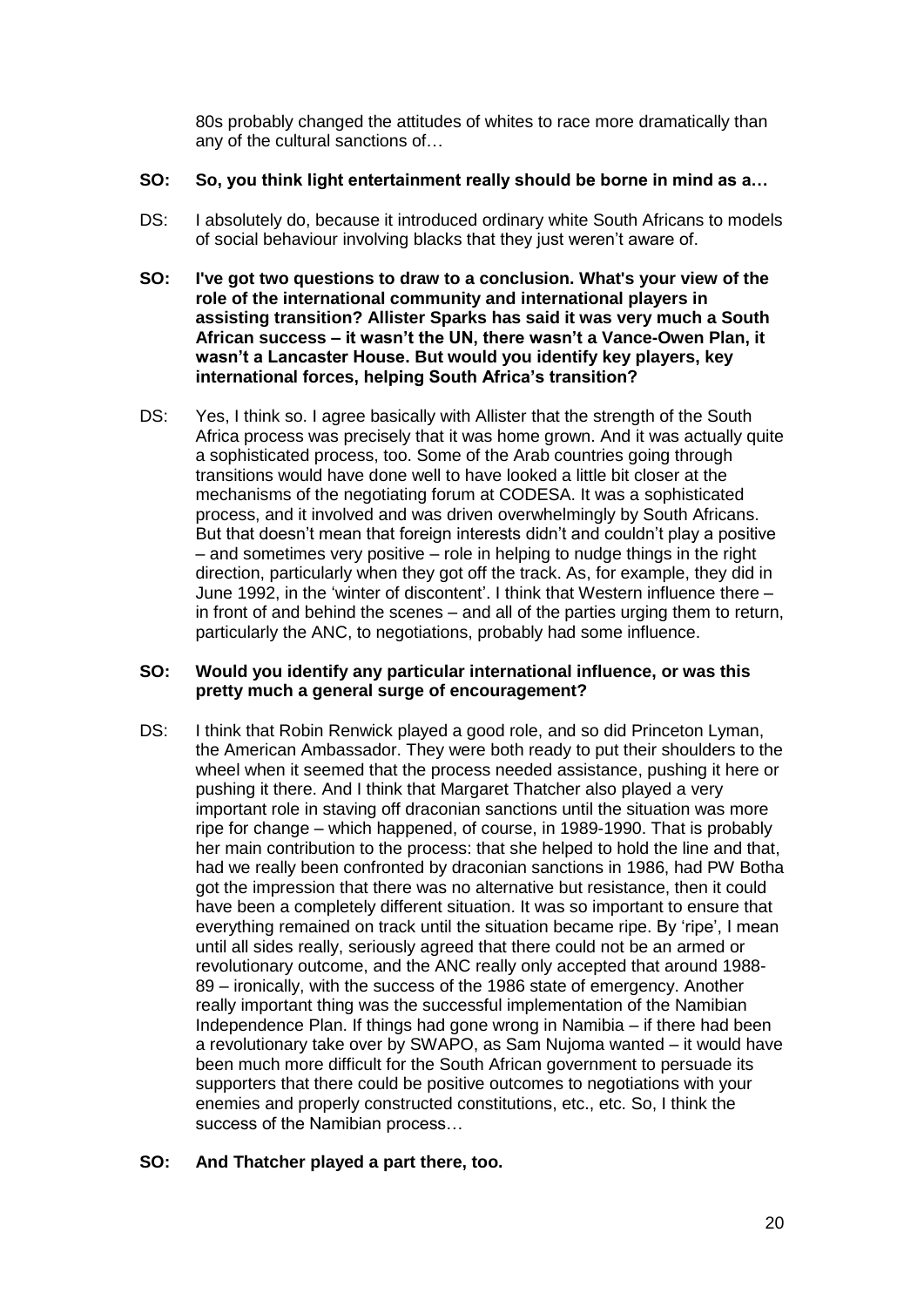DS: Yeah exactly…[Namibia] was of considerable importance in the process. Then there were other elements that happened more by luck than by planning. PW Botha's withdrawal from the scene was perhaps essential before we could move forward, because – he could go to Mount Nebo and he could cross the Jordan River – he just wouldn't give up that idea of national self-determination, because he belonged to the 1948 generation. And FW de Klerk was prepared to do it within a consociational framework with a good constitution, etc., etc. Now, that was very important. And then, of course, the collapse of the Soviet Union was critically important. It not only meant that the central strategic threat disappeared, but it meant that the SACP was in disarray. The whole idea of a two phase revolution was in shambles. It looked very unlikely that any emerging party would be able to avoid the Washington Consensus. So, a window of opportunity was opened at the beginning of 1990.

# **SO: So, you feel that the end of the Cold War was of critical importance?**

DS: It was of critical importance, for all of these reasons. We were really concerned about the geo-strategic threat, so the withdrawal of the Cubans was very important, but also the withdrawal of Mr Vladimir Shubin [i.e. of Soviet military advisers]. [*Laughter*]

#### **SO: Indeed.**

- DS: That was very important, because we felt we could always deal with the ANC – as fellow South Africans – but we were not sure we could deal with the alien influence of the South Africa Communist Party.
- **SO: How aware were you that the Secretary General of the Commonwealth was giving guidance and advice to the ANC? The Secretariat, of course, was providing advice on economic strategic planning, post-transition, to the ANC at this particular time.**
- DS: Again, I think anything that helped the ANC to move away from its original position on nationalisation and central planning to the position they ultimately adopted under Trevor Manuel was really welcome. But I think there were a number of factors involved in that.
- **SO: Yes.**
- DS: But, again…Anything that moved in that direction was good.
- **SO: Okay, so you weren't aware of this, but you would have welcomed it as an adjunct to negotiations.**
- DS: Absolutely.
- **SO: Did you have any qualms or any views on South Africa's decision to rejoin the Commonwealth under Alfred Nzo? I know it was 'Point Five' on his list of priorities on becoming Foreign Minister after 1994.**
- DS: No, I think everybody was very happy to come back to the Commonwealth. No problem.